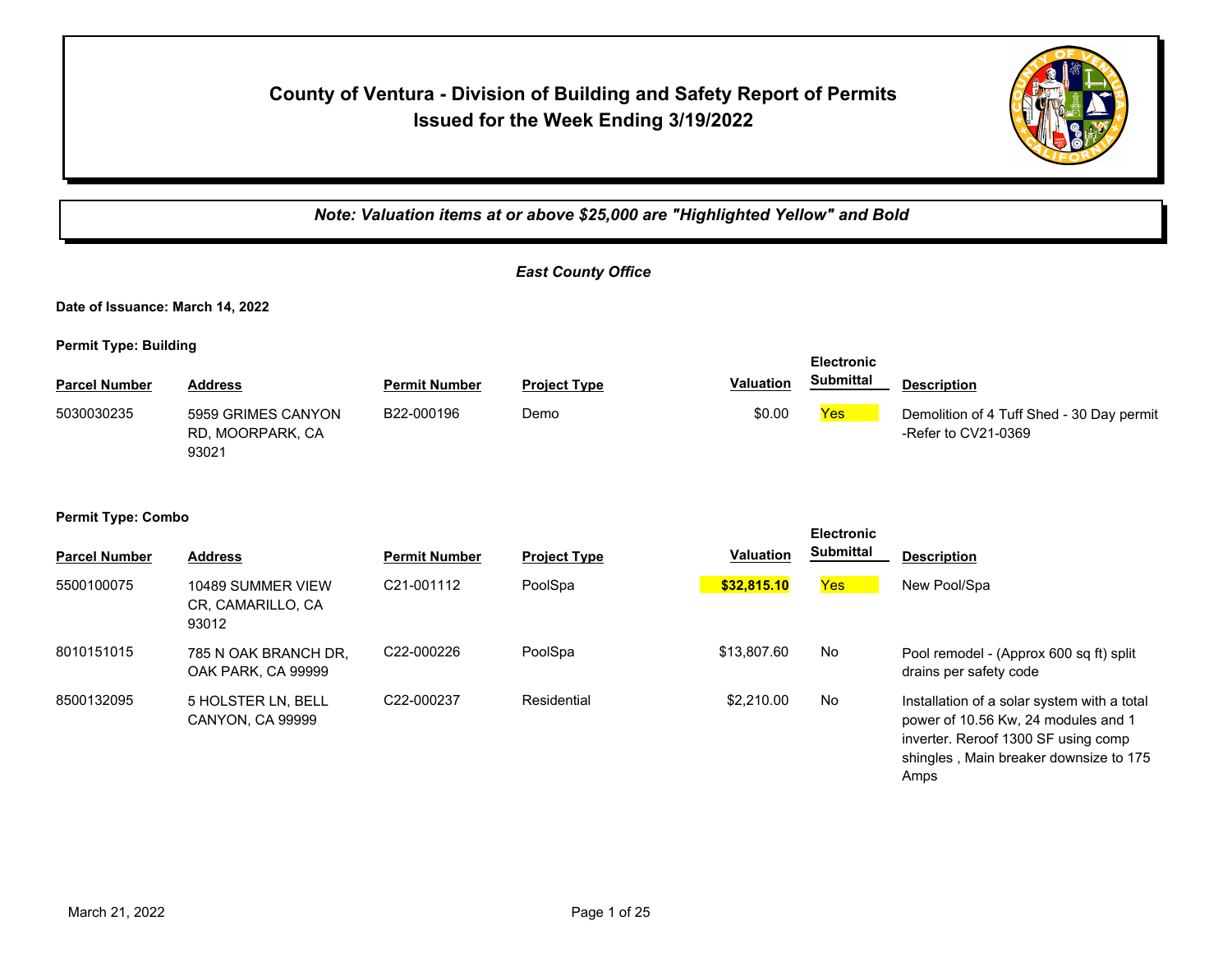#### *East County Office*

**Date of Issuance: March 14, 2022**

**Permit Type: Electrical**

| . .<br><b>Parcel Number</b>  | <b>Address</b>                               | <b>Permit Number</b> | <b>Project Type</b> | <b>Valuation</b> | <b>Electronic</b><br><b>Submittal</b> | <b>Description</b>                                                                                                                                                                         |
|------------------------------|----------------------------------------------|----------------------|---------------------|------------------|---------------------------------------|--------------------------------------------------------------------------------------------------------------------------------------------------------------------------------------------|
| 5160140305                   | 3030 PALO VERDE CR,<br>CAMARILLO, CA 93012   | E22-000071           | Residential         | \$0.00           | No                                    | Installation of roof top PV system. Add<br>4.08kw to existing 3.06 kW system with<br>20.2 kWh Enphase Backup Battery.<br>Select loads will be relocated to new 100A<br>backup loads panel. |
| 6680272265                   | 2991 DIANA CT,<br>THOUSAND OAKS, CA<br>99999 | E22-000166           | Residential         | \$0.00           | No                                    | Roof mounted solar photo voltaic system<br>4.80 Kw 12 modules                                                                                                                              |
| 6680323065                   | 787 DEBBIE ST,<br>THOUSAND OAKS, CA<br>99999 | E22-000167           | Residential         | \$0.00           | No                                    | Roof mounted solar photo voltaic system<br>5.20 Kw 13 modules                                                                                                                              |
| 6680322105                   | 576 DEBBIE ST,<br>THOUSAND OAKS, CA<br>99999 | E22-000168           | Residential         | \$0.00           | No                                    | Roof mounted solar photo voltaic system<br>4.40 Kw 11 modules                                                                                                                              |
| <b>Permit Type: Plumbing</b> |                                              |                      |                     |                  | <b>Electronic</b><br>.                |                                                                                                                                                                                            |

| <b>Parcel Number</b> | <b>Address</b>                             | <b>Permit Number</b> | <b>Project Type</b> | <b>Valuation</b> | <b>Submittal</b> | <b>Description</b>                                               |
|----------------------|--------------------------------------------|----------------------|---------------------|------------------|------------------|------------------------------------------------------------------|
| 8000260505           | 437 VISTA DORADO LN.<br>OAK PARK, CA 91377 | P22-000060           | Residential         | \$0.00           | No               | Replace 40 gallon water heater, like for<br>like, same location. |
| 8000123075           | 217 N PARK VIEW DR.<br>OAK PARK, CA 99999  | P22-000063           | Residential         | \$0.00           | No               | 50 gallon water heater change out same<br>location in the garage |
| 5160160585           | 2767 N REDONDO AV,<br>CAMARILLO, CA 99999  | P22-000064           | Residential         | \$0.00           | No               | Water heater replacement, same location                          |

**Date of Issuance: March 15, 2022**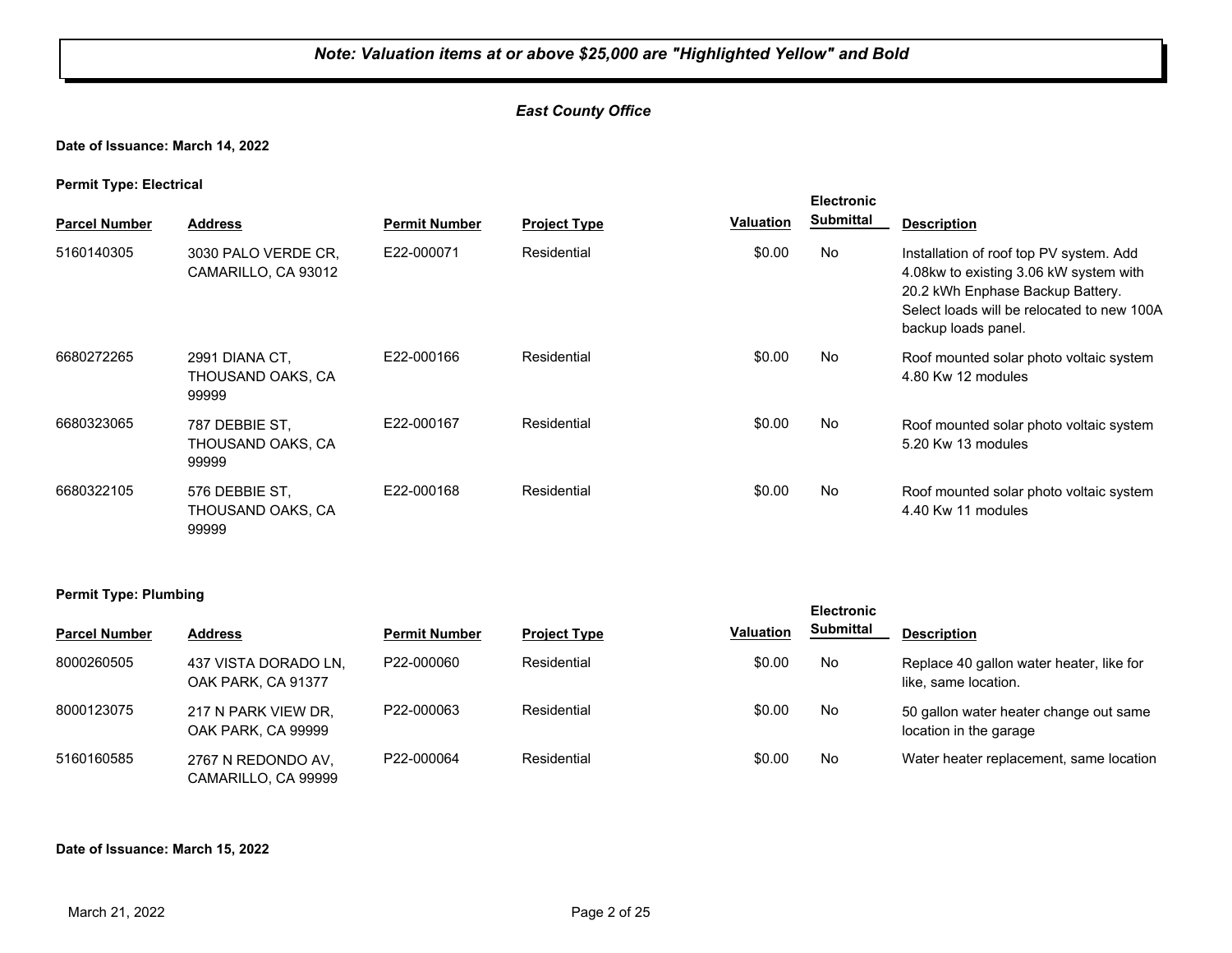#### *East County Office*

**Date of Issuance: March 15, 2022**

**Permit Type: Building**

|                      |                                                     |                      |                               |                  | <b>Electronic</b> |                                                                                                                                                         |
|----------------------|-----------------------------------------------------|----------------------|-------------------------------|------------------|-------------------|---------------------------------------------------------------------------------------------------------------------------------------------------------|
| <b>Parcel Number</b> | <b>Address</b>                                      | <b>Permit Number</b> | <b>Project Type</b>           | <b>Valuation</b> | Submittal         | <b>Description</b>                                                                                                                                      |
| 8500142015           | 46 DAPPLEGRAY RD.<br>WEST HILLS, CA 91307           | B21-000680           | <b>Residential Accessory</b>  | \$4,910.40       | <b>Yes</b>        | Retaining walls in rear of the house (186.5)<br>LF)                                                                                                     |
| 6850390745           | 4894 MARTONA DR, OAK<br>PARK, CA 91377              | B22-000023           | <b>Residential Alteration</b> | \$5,424.20       | Yes               | Replace 11 windows (183 SF) and 1 patio<br>door (46.26 SF)                                                                                              |
| 6950253105           | 264 W STAFFORD RD.<br>WESTLAKE VILLAGE, CA<br>91361 | B22-000060           | Demo                          | \$0.00           | No                | Demo Existing pool                                                                                                                                      |
| 8000132095           | 5921 E SUNNYVISTA AV.<br>OAK PARK, CA 99999         | B22-000173           | <b>Residential Alteration</b> | \$821.40         | <b>Yes</b>        | Retrofit 1 window in living room (37 SF)                                                                                                                |
| 6730190375           | 362 MC KNIGHT RD.<br>THOUSAND OAKS, CA<br>99999     | B22-000199           | <b>Residential Alteration</b> | \$3,655.00       | No                | Re-roof approx. 2150 sq ft - remove<br>existing comp shingle and underlayment,<br>install new underlayment and new Lifetime<br>cool comp shingle<br>OTC |

|                      |                                              |                         |                     |                  | <b>Electronic</b> |                                                                                                  |
|----------------------|----------------------------------------------|-------------------------|---------------------|------------------|-------------------|--------------------------------------------------------------------------------------------------|
| <b>Parcel Number</b> | <b>Address</b>                               | <b>Permit Number</b>    | <b>Project Type</b> | <b>Valuation</b> | <b>Submittal</b>  | <b>Description</b>                                                                               |
| 6680135055           | 3424 LESSER DR,<br>NEWBURY PARK, CA<br>91320 | C21-001477              | PoolSpa             | \$32,815.10      | No                | New Pool and Spa                                                                                 |
| 8500082055           | 124 STAGECOACH RD,<br>WEST HILLS, CA 91307   | C <sub>22</sub> -000052 | Residential         | \$57.035.00      | No                | Remodel kitchen 150 SF, [5] Bathrooms<br>400 sf and living area 1500 SF. Includes<br>M/E/Ps fees |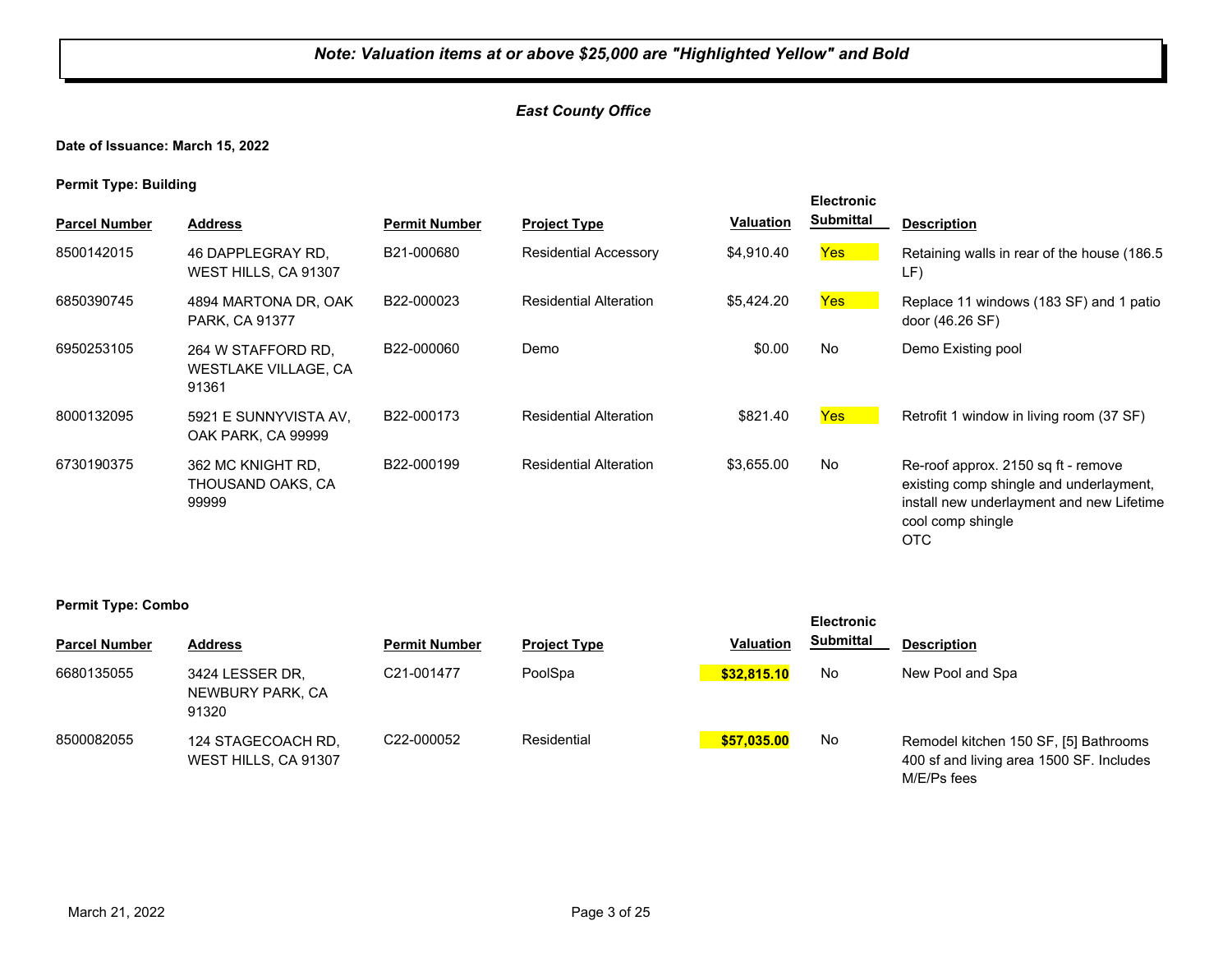#### *East County Office*

**Date of Issuance: March 15, 2022**

**Permit Type: Electrical**

|                      |                                               |                      |                     |                  | <b>Electronic</b> |                                                                                             |
|----------------------|-----------------------------------------------|----------------------|---------------------|------------------|-------------------|---------------------------------------------------------------------------------------------|
| <b>Parcel Number</b> | <b>Address</b>                                | <b>Permit Number</b> | <b>Project Type</b> | <b>Valuation</b> | <b>Submittal</b>  | <b>Description</b>                                                                          |
| 6460021180           | 6029 PEPPERTREE LN.<br>SIMI VALLEY, CA 93063  | E22-000052           | Residential         | \$0.00           | Yes               | Install (2) Battery back up storage system<br>and service sub panel                         |
| 5200310115           | 11412 SUMAC LN,<br>CAMARILLO, CA 93012        | E22-000061           | Residential         | \$0.00           | <b>Yes</b>        | Adding 1-additional Tesla Powerwall<br>BESS for a total of 3 in a stacked<br>configuration. |
| 8000105045           | 61 SMOKETREE AV, OAK<br><b>PARK, CA 99999</b> | E22-000169           | Residential         | \$0.00           | <b>Yes</b>        | Install Roof Mounted Photovoltaic System<br>18 modules (8.1 kW/DC) and (2) sub<br>panels    |
| 8000240095           | 428 FALCONROCK LN.<br>OAK PARK, CA 99999      | E22-000172           | Residential         | \$0.00           | No                | 200 AMP Panel Upgrade                                                                       |
| 6140062035           | 3377 COLE AV, SIMI<br><b>VALLEY, CA 99999</b> | E22-000173           | Residential         | \$0.00           | No                | Photovoltaic 7.59 kw Roof mounted 23<br><b>Modules</b>                                      |

**Permit Type: Mechanical**

| . .                  |                                          |                      | <b>Electronic</b>   |                  |           |                                                          |
|----------------------|------------------------------------------|----------------------|---------------------|------------------|-----------|----------------------------------------------------------|
| <b>Parcel Number</b> | Address                                  | <b>Permit Number</b> | <b>Project Type</b> | <b>Valuation</b> | Submittal | <b>Description</b>                                       |
| 5190110125           | 2510 ALHAMBRA CT.<br>CAMARILLO, CA 99999 | M22-000065           | Residential         | \$0.00           | No        | Replace 5 HVAC Systems in same<br>location in the attic. |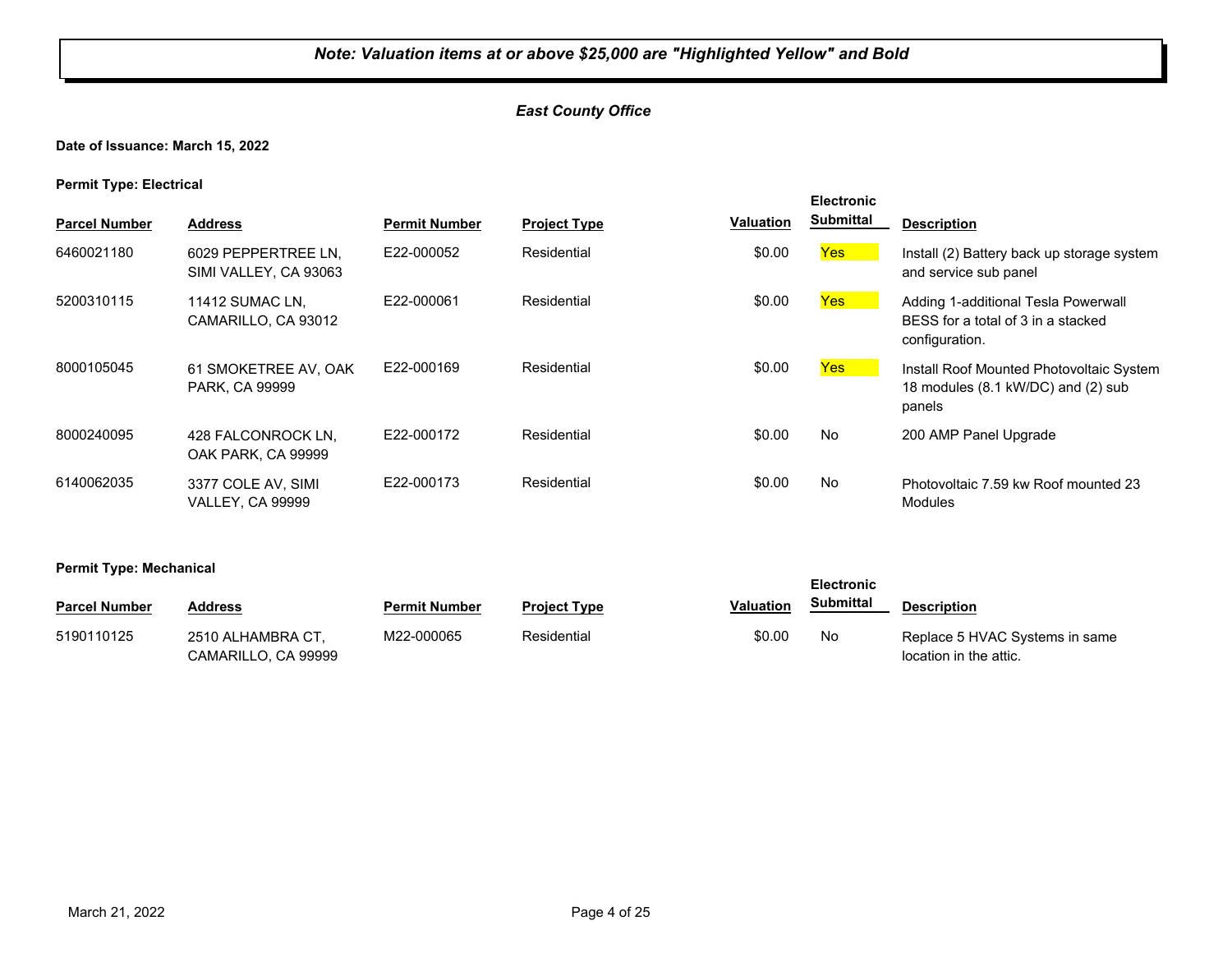#### *East County Office*

**Date of Issuance: March 15, 2022**

**Permit Type: Plumbing**

| . .                  | . .                                                |                      |                     |                  | <b>Electronic</b> |                                                                    |
|----------------------|----------------------------------------------------|----------------------|---------------------|------------------|-------------------|--------------------------------------------------------------------|
| <b>Parcel Number</b> | <b>Address</b>                                     | <b>Permit Number</b> | <b>Project Type</b> | <b>Valuation</b> | <b>Submittal</b>  | <b>Description</b>                                                 |
| 6630112025           | 752 CALLE YUCCA,<br>THOUSAND OAKS, CA<br>91360     | P22-000036           | Residential         | \$0.00           | <b>Yes</b>        | Remove and replace 40 gallon water<br>heater in the outside closet |
| 6730090450           | 252 MIDBURY HILL RD,<br>THOUSAND OAKS, CA<br>99999 | P22-000056           | Residential         | \$0.00           | No                | Install Tankless Water heater                                      |

#### **Date of Issuance: March 16, 2022**

|                      |                                           |                      |                               |                  | <b>Electronic</b> |                                                                                                                           |
|----------------------|-------------------------------------------|----------------------|-------------------------------|------------------|-------------------|---------------------------------------------------------------------------------------------------------------------------|
| <b>Parcel Number</b> | <b>Address</b>                            | <b>Permit Number</b> | <b>Project Type</b>           | <b>Valuation</b> | <b>Submittal</b>  | <b>Description</b>                                                                                                        |
| 6850321235           | 5061 CHURCHWOOD DR.<br>OAK PARK, CA 99999 | B22-000204           | <b>Residential Alteration</b> | \$8,066,00       | No                | Replace 16 windows approx. 310 sq ft and<br>1 sliding glass door approx. 40 sq ft.<br>Retrofit type same opening/location |
| 8500062175           | 50 BUCKSKIN RD, BELL<br>CANYON. CA 99999  | B22-000207           | Demo                          | \$0.00           | No                | Abandon Pool and spa                                                                                                      |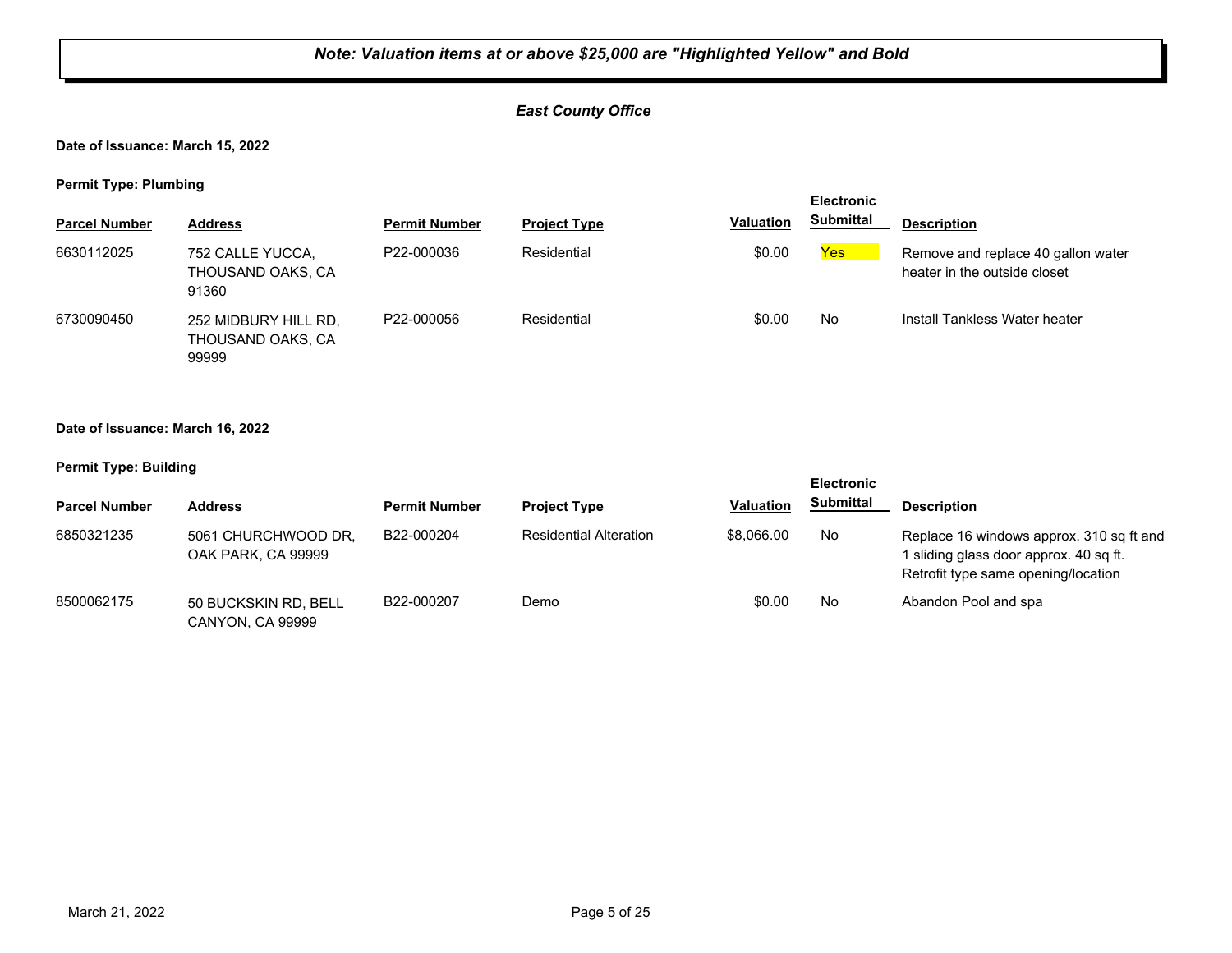#### *East County Office*

**Date of Issuance: March 16, 2022**

**Permit Type: Combo**

| . .<br><b>Parcel Number</b> | <b>Address</b>                                                                | <b>Permit Number</b>    | <b>Project Type</b> | <b>Valuation</b> | <b>Electronic</b><br><b>Submittal</b> | <b>Description</b>                                                                                                                                                    |
|-----------------------------|-------------------------------------------------------------------------------|-------------------------|---------------------|------------------|---------------------------------------|-----------------------------------------------------------------------------------------------------------------------------------------------------------------------|
| 6950330495                  | 2374 CROMBIE CT.<br><b>WESTLAKE VILLAGE, CA</b><br>91361                      | C21-000943              | Residential         | \$6,059.60       | <b>Yes</b>                            | Ref. CV21-0312<br>Demo existing 21 LF of wall between<br>kitchen ad living room, New bifold door,<br>new footings, rafters, remodel of kitchen<br>and some Electrical |
| 8500063015                  | 2 BRONCO LN, WEST<br><b>HILLS, CA 91307</b>                                   | C <sub>22</sub> -000253 | PoolSpa             | \$32.815.10      | Yes                                   | Construction of new pool and spa using<br>standard plans #6-2019 with details<br>#271-60, #552, #649, #651, #668.                                                     |
| 6680323055                  | 790 KITTY ST, NEWBURY<br>PARK, CA 91320<br>790 KITTY ST.<br>THOUSAND OAKS, CA | C22-000254              | Residential         | \$0.00           | <b>No</b>                             | 200 Amp Panel upgrade and a combo<br>heat and cool                                                                                                                    |

**Permit Type: Electrical**

99999

| - -                  |                                         |                      |                     |                  | <b>Electronic</b> |                                                                    |
|----------------------|-----------------------------------------|----------------------|---------------------|------------------|-------------------|--------------------------------------------------------------------|
| <b>Parcel Number</b> | <b>Address</b>                          | <b>Permit Number</b> | <b>Project Type</b> | <b>Valuation</b> | <b>Submittal</b>  | <b>Description</b>                                                 |
| 6950140630           | 90 GILES RD, THOUSAND<br>OAKS, CA 91361 | E22-000175           | Residential         | \$0.00           | No                | Temp power pole for grading GP20-0070<br>and for plan check number |
| 5160160575           | 2779 REDONDO AV,<br>CAMARILLO, CA 99999 | E22-000177           | Residential         | \$0.00           | No                | Install Roof Mounted Photovoltaic System<br>12 panels (4.8 kW)     |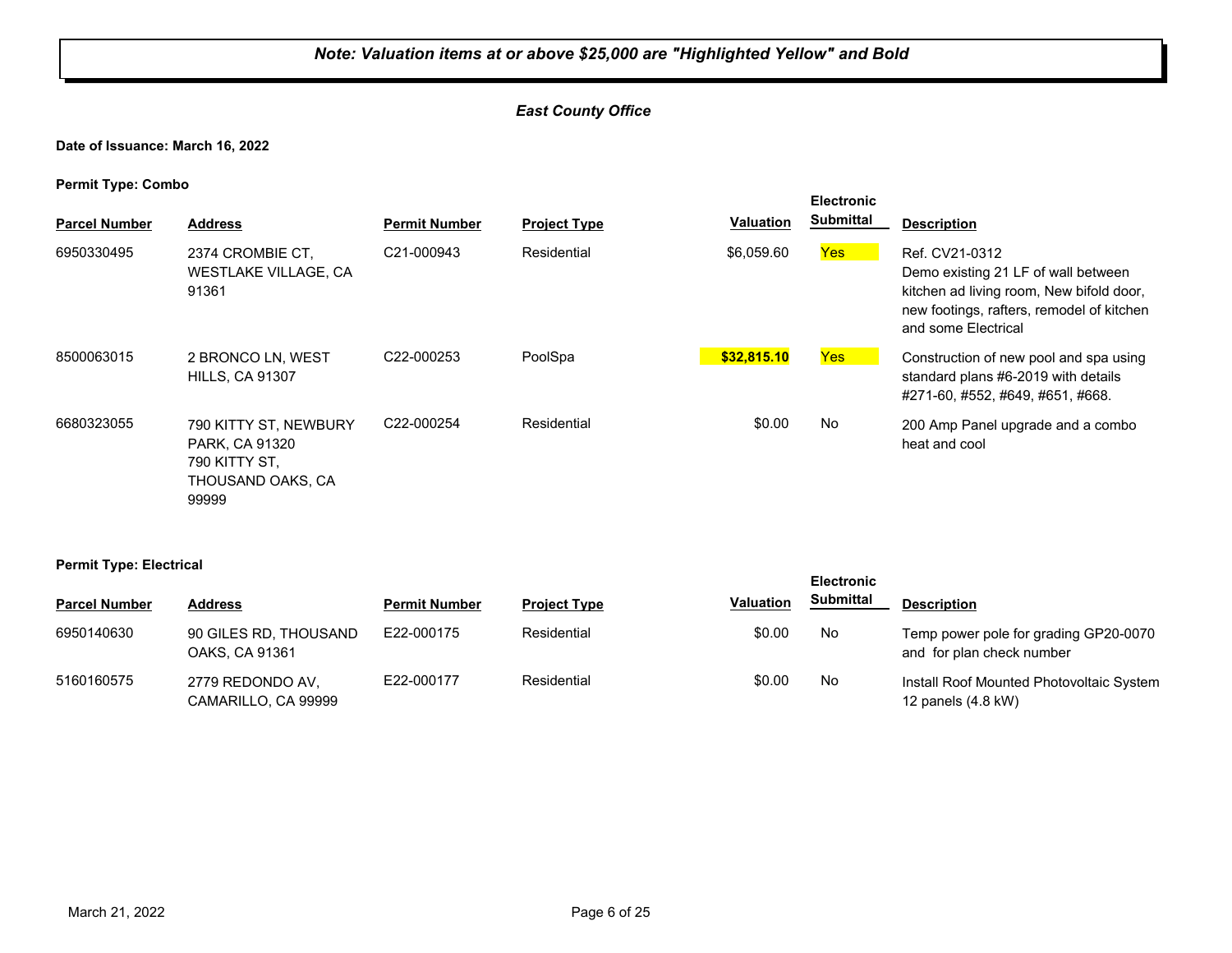#### *East County Office*

**Date of Issuance: March 16, 2022**

**Permit Type: Plumbing**

| <b>Parcel Number</b> | <b>Address</b>                                   | <b>Permit Number</b> | <b>Project Type</b> | <b>Valuation</b> | <b>Submittal</b> | <b>Description</b>                                     |
|----------------------|--------------------------------------------------|----------------------|---------------------|------------------|------------------|--------------------------------------------------------|
| 6640120405           | 1767 STANHOPE ST,<br>VENTURA COUNTY, CA<br>99999 | P22-000065           | Residential         | \$0.00           | No               | Replace 50gl Water Heater in same<br>location (Garage) |

**Date of Issuance: March 17, 2022**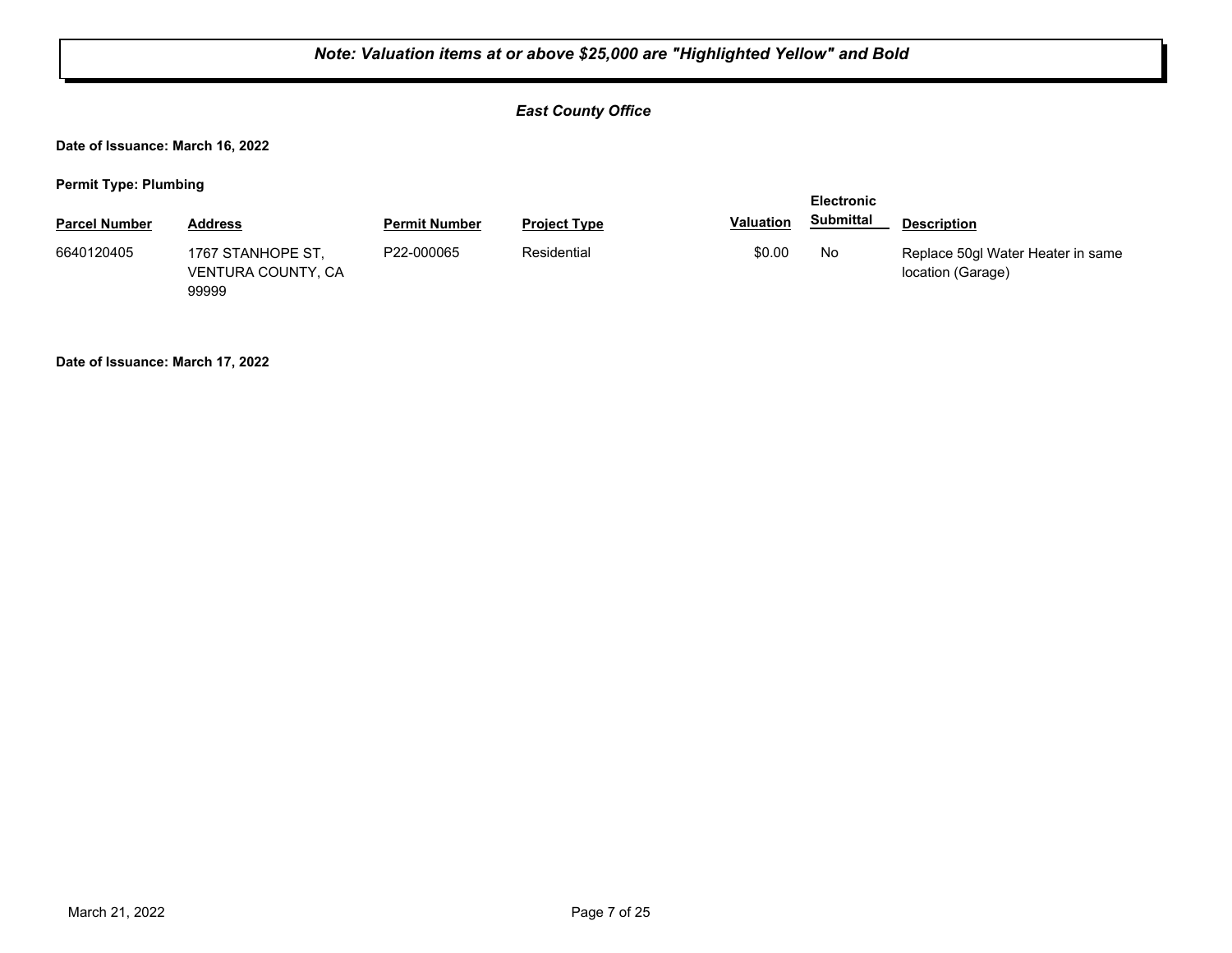#### *East County Office*

**Date of Issuance: March 17, 2022**

| <b>Parcel Number</b> | <b>Address</b>                                                                       | <b>Permit Number</b> | <b>Project Type</b> | <b>Valuation</b> | <b>Electronic</b><br><b>Submittal</b> | <b>Description</b>                                                                                                                                                                                                                                                                                  |
|----------------------|--------------------------------------------------------------------------------------|----------------------|---------------------|------------------|---------------------------------------|-----------------------------------------------------------------------------------------------------------------------------------------------------------------------------------------------------------------------------------------------------------------------------------------------------|
| 8500032015           | 76 SADDLEBOW RD.<br>WEST HILLS, CA 91307                                             | C21-001021           | Residential         | \$79,598.10      | Yes                                   | New Pool/Spa and raised deck (1270 sq.<br>ft.)                                                                                                                                                                                                                                                      |
| 6850250135           | 702 LINDERO CANYON<br>RD, OAK PARK, CA<br>91377                                      | C21-001199           | Commercial          | \$771.60         | Yes                                   | 714 Lindero Canyon remodel Salon<br>Certificate of occupancy<br>Name: Deja<br>previous name was Beau Image salon and<br>Spa<br>Scope: Interior remodeling, underground<br>plumbing and new water line<br>13 Plumbing fixtures for a sink and 12<br>spa chairs<br>12 LF of interior wall.<br>SF:1880 |
| 5940030110           | 15498 LAPEYRE CT,<br>MOORPARK, CA 93021                                              | C21-001444           | Agricultural        | \$269,100.00     | Yes                                   | New 9000 SF Horse Barn                                                                                                                                                                                                                                                                              |
| 6680272455           | 2976 MICHAEL DR,<br>NEWBURY PARK, CA<br>91320                                        | C22-000027           | Residential         | \$10,400.75      | Yes                                   | Interior remodel, replace 1 window 6 sf, 1<br>French door 53 SF. kitchen remodel and<br>2 bathroom remodels relocate FAU to<br>attic remove pony wall and install new BM<br>per calculations                                                                                                        |
| 6680223155           | 158 DENA DR, NEWBURY<br>PARK, CA 91320<br>158 DENA DR,<br>THOUSAND OAKS, CA<br>99999 | C22-000256           | Residential         | \$8,559.00       | No                                    | Remodel kitchen 150 SF and 2 bathrooms<br>120 SF. Includes electrical system fee<br>280 SF and 1 gas line, 7 plumbing<br>fixtures, 2 exhaust fans and 1 appliance<br>vent                                                                                                                           |
| 8000390025           | 5423 SPANISH OAK LN<br>G, OAK PARK, CA 99999                                         | C22-000258           | Residential         | \$0.00           | No                                    | replace 50 Gallon water heater like for like<br>in garage an air handler, A/C condenser<br>and 800 SF ducting                                                                                                                                                                                       |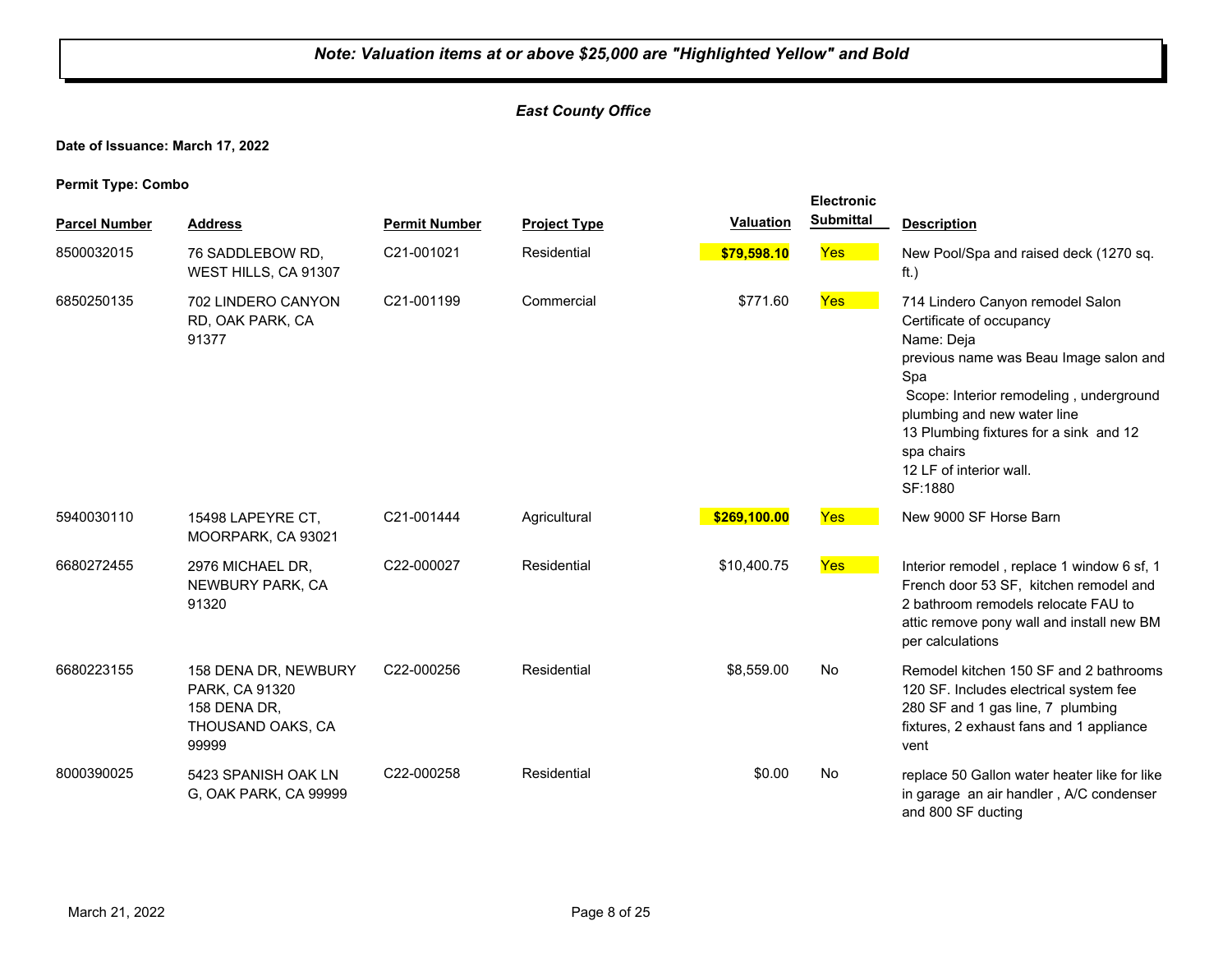#### *East County Office*

**Date of Issuance: March 17, 2022**

**Permit Type: Electrical**

|                      |                                         |                      |                     |                  | <b>Electronic</b> |                                                                            |  |
|----------------------|-----------------------------------------|----------------------|---------------------|------------------|-------------------|----------------------------------------------------------------------------|--|
| <b>Parcel Number</b> | Address                                 | <b>Permit Number</b> | <b>Project Type</b> | <b>Valuation</b> | <b>Submittal</b>  | <b>Description</b>                                                         |  |
| 1630120100           | 2165 HILLTOP LN,<br>CAMARILLO, CA 99999 | E22-000159           | Residential         | \$0.00           | <b>Yes</b>        | Installation of roof mounted PV system,<br>5.04 KW, 14 panels              |  |
| 8010301035           | 969 ALEXANDRA CT, OAK<br>PARK, CA 99999 | F22-000171           | Residential         | \$0.00           | No                | Install new 60 amp sub panel. Add 220v<br>20 amp circuit for patio heater. |  |

#### **Permit Type: Mechanical**

| . .                  |                                           |                      |                     |                  | <b>Electronic</b> |                                                                                              |
|----------------------|-------------------------------------------|----------------------|---------------------|------------------|-------------------|----------------------------------------------------------------------------------------------|
| <b>Parcel Number</b> | <b>Address</b>                            | <b>Permit Number</b> | <b>Project Type</b> | <b>Valuation</b> | <b>Submittal</b>  | <b>Description</b>                                                                           |
| 8000270565           | 4956 LAZIO WY, OAK<br>PARK, CA 91377      | M22-000004           | Residential         | \$0.00           | No                | REPLACE FAU IN SAME LOCATION<br>REPLACE CONDENSER IN SAME<br>LOSTION<br><b>EXISTING DUCT</b> |
| 5500060110           | 2560 BLANCHARD RD.<br>CAMARILLO, CA 93012 | M22-000026           | Residential         | \$0.00           | No                | REPLACE FAU AND DUCTING SYSTEM<br>2469 SQ FT                                                 |

**Date of Issuance: March 18, 2022**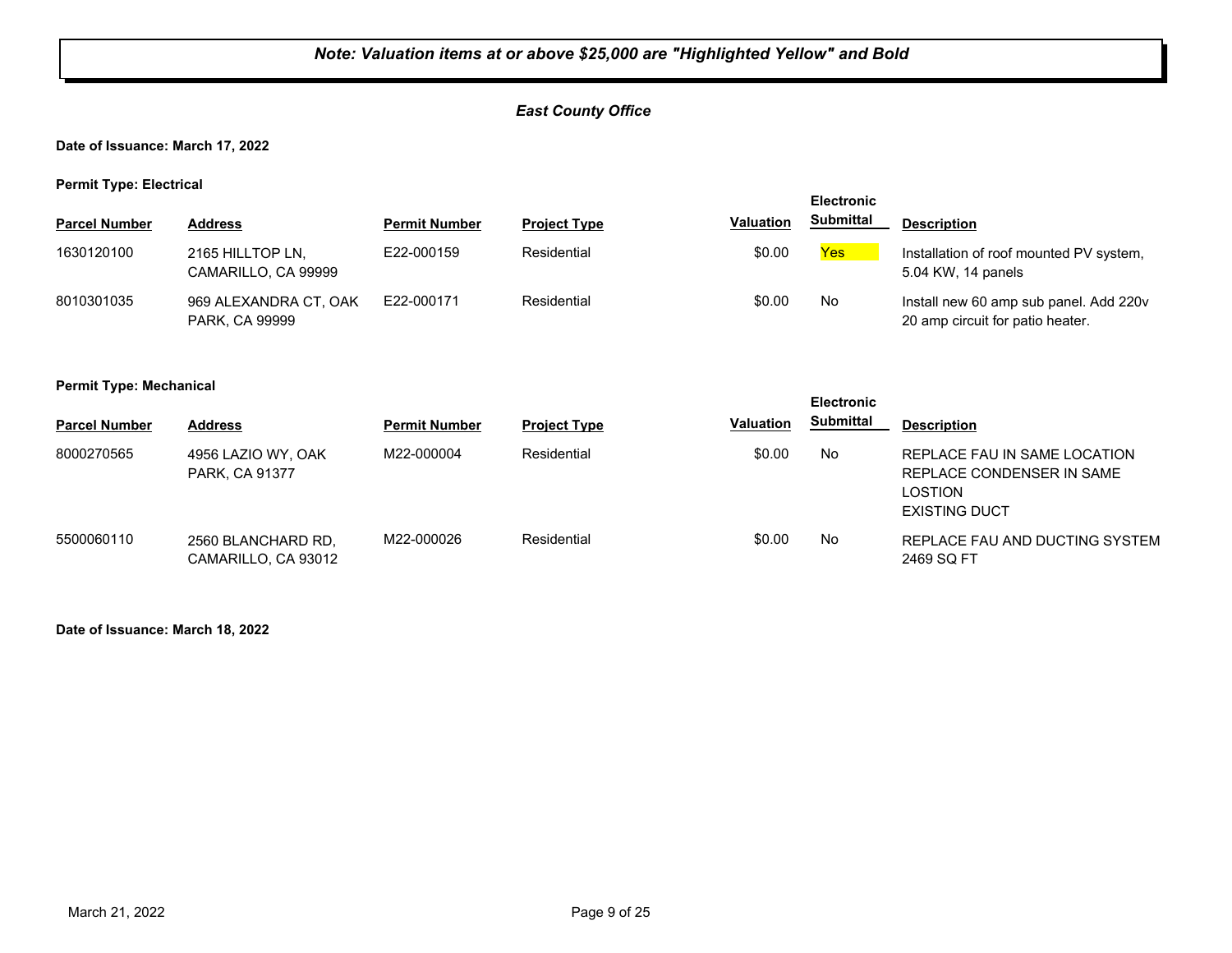#### *East County Office*

**Date of Issuance: March 18, 2022**

| . .                  |                                                                                       |                         |                               |                  | <b>Electronic</b> |                                                 |  |
|----------------------|---------------------------------------------------------------------------------------|-------------------------|-------------------------------|------------------|-------------------|-------------------------------------------------|--|
| <b>Parcel Number</b> | <b>Address</b>                                                                        | <b>Permit Number</b>    | <b>Project Type</b>           | <b>Valuation</b> | <b>Submittal</b>  | <b>Description</b>                              |  |
| 8500171135           | 10 APPALOOSA LN,<br>BELL CANYON, CA 99999<br>10 APPALOOSA LN,<br>WEST HILLS, CA 91307 | B22-000212              | <b>Residential Alteration</b> | \$28,050.00      | No                | Reroof 5500 SF using concrete tile              |  |
| 8500171135           | 10 APPALOOSA LN,<br>BELL CANYON, CA 99999<br>10 APPALOOSA LN,<br>WEST HILLS, CA 91307 | B <sub>22</sub> -000213 | <b>Residential Alteration</b> | \$15,300.00      | No.               | Reroof 3000 using concrete tile for the<br>Barn |  |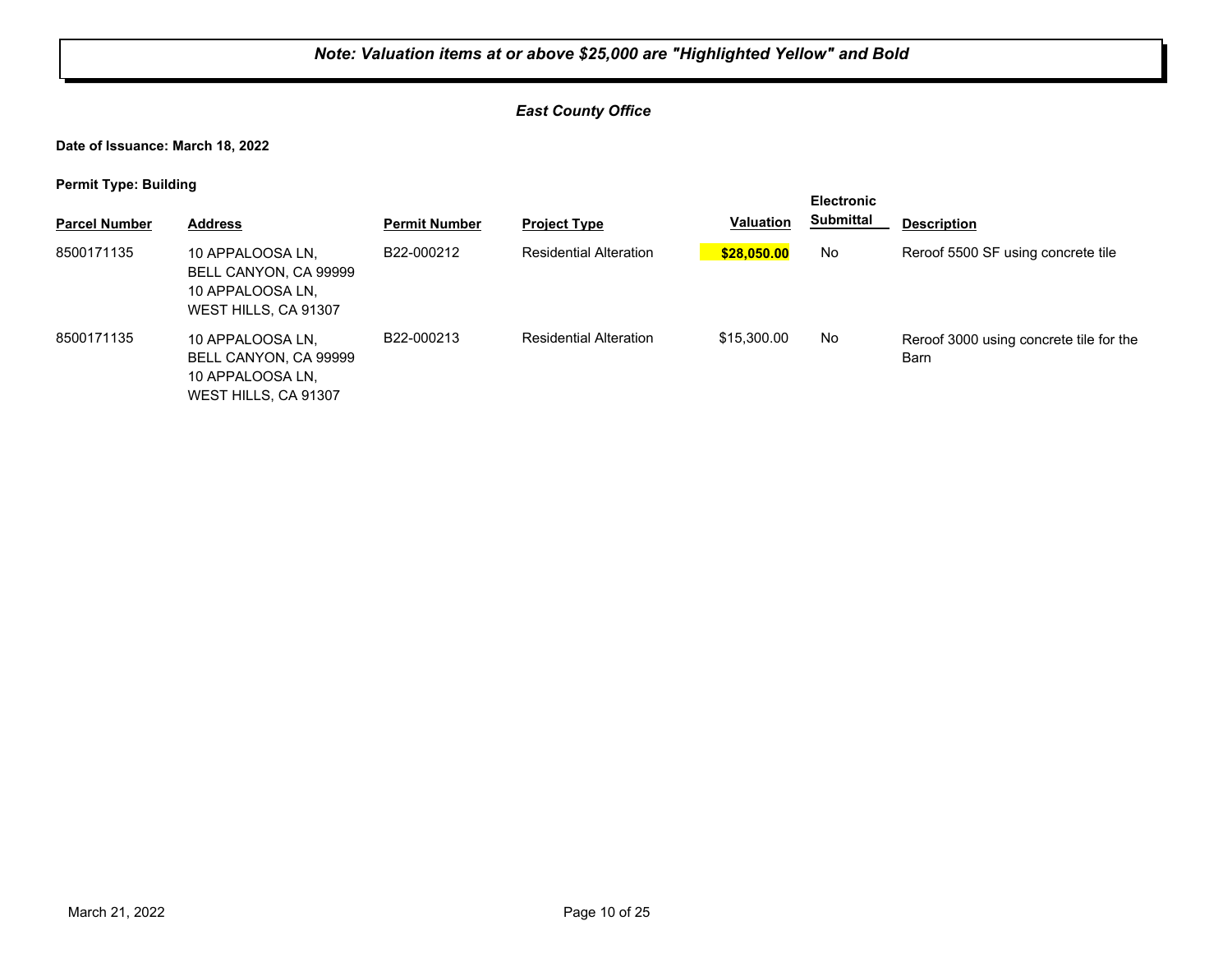#### *East County Office*

**Date of Issuance: March 18, 2022**

|                      |                                                                                  |                      |                     | <b>Valuation</b> | <b>Electronic</b><br><b>Submittal</b> |                                                                                                                                                                                                                                                                                                                                                                         |
|----------------------|----------------------------------------------------------------------------------|----------------------|---------------------|------------------|---------------------------------------|-------------------------------------------------------------------------------------------------------------------------------------------------------------------------------------------------------------------------------------------------------------------------------------------------------------------------------------------------------------------------|
| <b>Parcel Number</b> | <b>Address</b>                                                                   | <b>Permit Number</b> | <b>Project Type</b> |                  |                                       | <b>Description</b>                                                                                                                                                                                                                                                                                                                                                      |
| 8500211345           | 36 FLINTLOCK LN, WEST<br><b>HILLS, CA 91307</b>                                  | C18-000183           | <b>NSFR</b>         | \$969,581.20     | No                                    | NSFR 5906 SF GARAGE 754 SF AND<br>TERRACE 403 SF, INCLUDES<br>ELECTRICAL, PLUMBING AND<br><b>MECHANICAL</b>                                                                                                                                                                                                                                                             |
| 5940020065           | 15602 LAPEYRE RD,<br>MOORPARK, CA 93021                                          | C19-000612           | Agricultural        | \$114,853.80     | Yes                                   | SFR Horse Barn, 5367 sf. Includes<br>electrical.                                                                                                                                                                                                                                                                                                                        |
| 5940020065           | 15602 LAPEYRE RD,<br>MOORPARK, CA 93021                                          | C19-000614           | <b>NSFR</b>         | \$450,662.10     | <b>Yes</b>                            | SFR NSFR 2936 sf attached garage 622<br>sf, includes electrical plumbing and<br>mechanical                                                                                                                                                                                                                                                                              |
| 0630050355           | 5017 CROOKED PALM<br>RD, VENTURA, CA 93001                                       | C21-001053           | Commercial          | \$19,219.70      | <b>Yes</b>                            | Modifications to an existing cell site<br>tower- Tower scope of work: Remove (4)<br>Existing Sprint Antennas, and replace<br>with (4) T-Mobile Antennas; Remove (8)<br>Existing Sprint Radio Units, and Replace<br>with (6) T-Mobile Radios; Remove (4)<br>existing Sprint Feedlines, and Replace<br>with (3) T-Mobile Hybrid Cable lines; See<br>T-1 of plans for more |
| 5050071080           | 10641 TERNEZ DR,<br>MOORPARK, CA 93021<br>10641 TERNEZ DR,<br>MOORPARK, CA 99999 | C22-000269           | Residential         | \$1,236.30       | No                                    | Remodel 3 bathrooms 39 SF, 3 plumbing<br>fixtures, combo heat and cool, 4 ton                                                                                                                                                                                                                                                                                           |
| 8000012225           | 52 N KANAN RD, OAK<br>PARK, CA 91377                                             | C22-000270           | Residential         | \$1,268.00       | No                                    | Bathroom remodel 40 SF includes [5]<br>electrical, [3] plumbing fixtures and [1]<br>mechanical exhaust fan                                                                                                                                                                                                                                                              |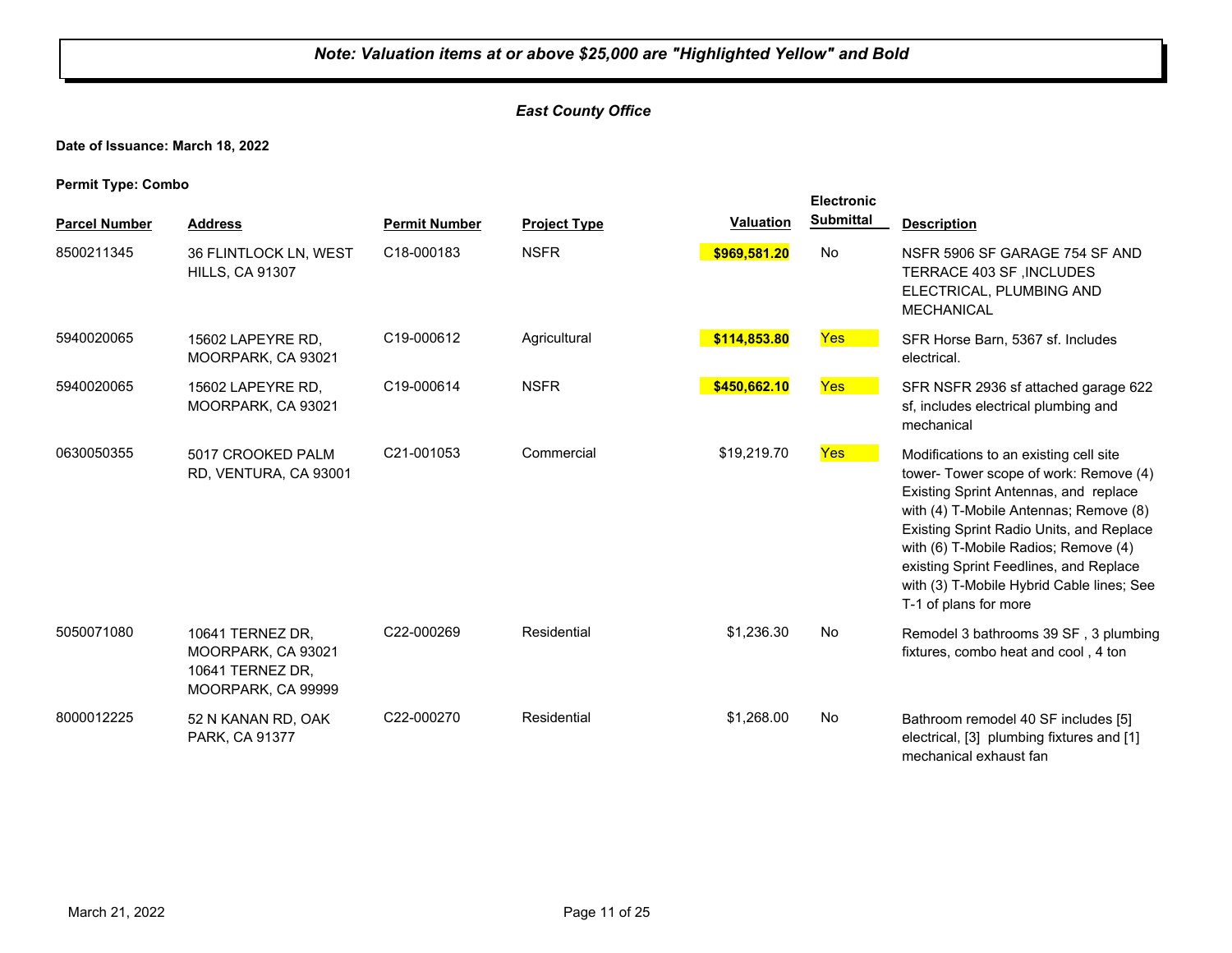#### *East County Office*

**Date of Issuance: March 18, 2022**

**Permit Type: Electrical**

| <b>Parcel Number</b> | <b>Address</b>                          | <b>Permit Number</b> | <b>Project Type</b> | <b>Valuation</b> | <b>Electronic</b><br><b>Submittal</b> | <b>Description</b>                            |  |  |
|----------------------|-----------------------------------------|----------------------|---------------------|------------------|---------------------------------------|-----------------------------------------------|--|--|
| 0140100040           | 1804 MC NELL RD EM.<br>OJAI, CA 93023   | E22-000185           | Residential         | \$0.00           | No                                    | new electric meter 200 amps for well<br>pump  |  |  |
|                      | <b>Permit Type: Mechanical</b>          |                      |                     |                  |                                       |                                               |  |  |
| <b>Parcel Number</b> | <b>Address</b>                          | <b>Permit Number</b> | <b>Project Type</b> | <b>Valuation</b> | <b>Electronic</b><br><b>Submittal</b> | <b>Description</b>                            |  |  |
| 8000361065           | 5133 EVANWOOD AV.<br>OAK PARK, CA 91377 | M22-000067           | Residential         | \$0.00           | No                                    | Replace HVAC in same location and<br>ductwork |  |  |

**East County Office Valuation Subtotal: \$2,169,035.05**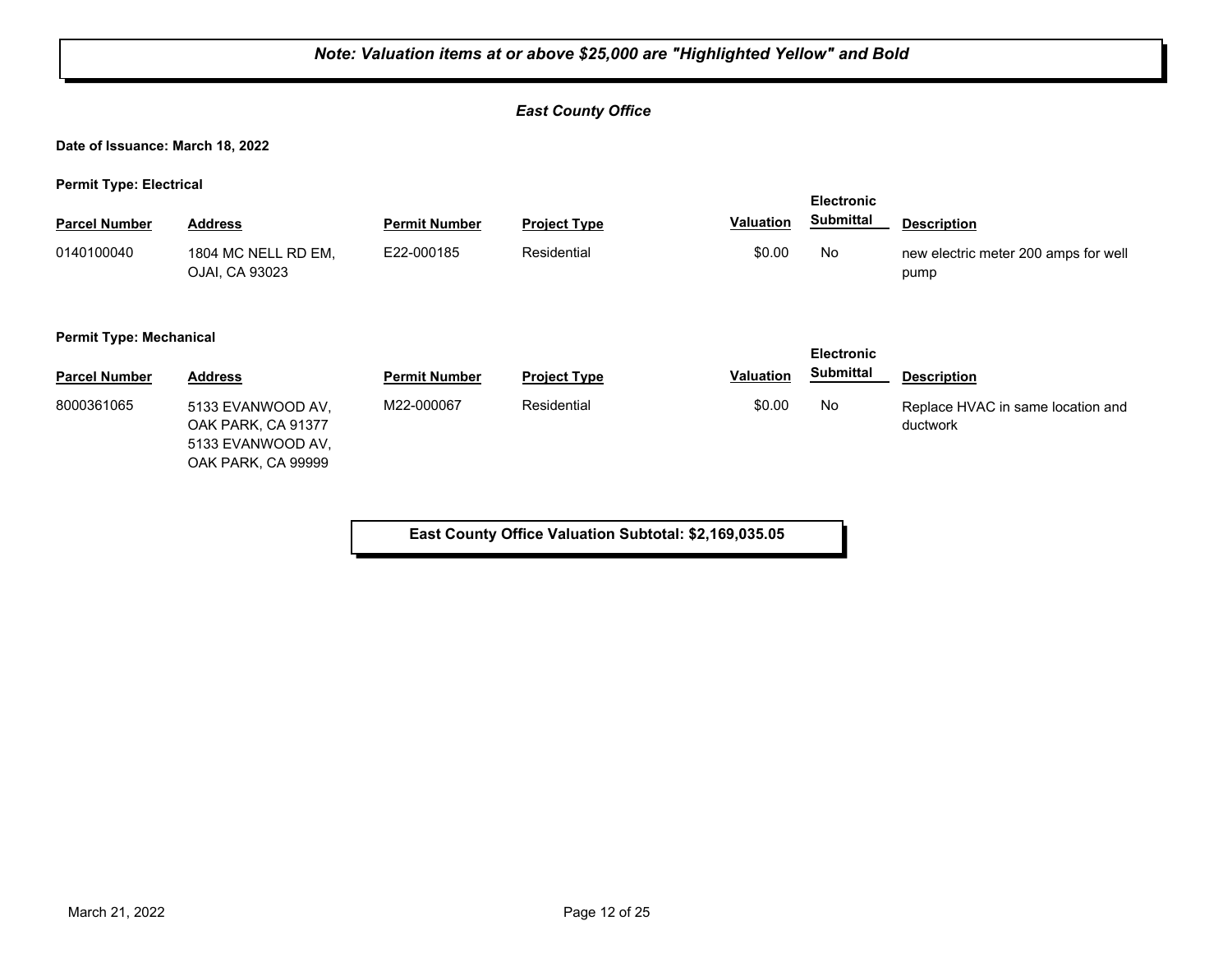#### *West County Office*

**Date of Issuance: March 14, 2022**

**Permit Type: Building**

|                      |                                                                                    |                         |                               |                  | <b>Electronic</b><br>Submittal |                                                                                                     |
|----------------------|------------------------------------------------------------------------------------|-------------------------|-------------------------------|------------------|--------------------------------|-----------------------------------------------------------------------------------------------------|
| <b>Parcel Number</b> | <b>Address</b>                                                                     | <b>Permit Number</b>    | <b>Project Type</b>           | <b>Valuation</b> |                                | <b>Description</b>                                                                                  |
| 1610091040           | 3442 WEST ST, SOMIS,<br>CA 93066                                                   | B21-000439              | <b>Residential Addition</b>   | \$7,526.40       | <b>Yes</b>                     | Attached Patio Cover. 448 square feet.                                                              |
| 0600082425           | 6766 BREAKERS WY.<br>VENTURA, CA 93001                                             | B22-000132              | <b>Residential Alteration</b> | \$3,060.00       | No                             | Replacing tile roofing with composition<br>shingles to house and garage area. 1,800<br>sq. footage. |
| 0100080390           | 3416 MARICOPA HY,<br>OJAI, CA 93023<br>3416 MARICOPA HY,<br>OJAI, CA 99999         | B22-000194              | <b>Residential Alteration</b> | \$5,950.00       | No                             | Re roof using comp shingles. Over house<br>and attached garage. 3,500 sq. ft.                       |
| 1090292065           | 1012 GARRIDO DR.<br>CAMARILLO, CA 93010<br>1012 GARRIDO DR.<br>CAMARILLO, CA 99999 | B <sub>22</sub> -000195 | <b>Residential Alteration</b> | \$6,800.00       | No                             | Re roof. Installation of new comp shingles.<br>4 Squares. Over house and attached<br>garage.        |

| . .                  |                                               |                         |                     |                  | <b>Electronic</b> |                                                                                                                                  |
|----------------------|-----------------------------------------------|-------------------------|---------------------|------------------|-------------------|----------------------------------------------------------------------------------------------------------------------------------|
| <b>Parcel Number</b> | <b>Address</b>                                | <b>Permit Number</b>    | <b>Project Type</b> | <b>Valuation</b> | <b>Submittal</b>  | <b>Description</b>                                                                                                               |
| 0630153205           | 252 FRASER LN,<br>VENTURA. CA 93001           | C <sub>21</sub> -000832 | Residential         | \$34.262.40      | <b>Yes</b>        | Construct new 992SF detached garage                                                                                              |
| 0640330245           | 925 RANCHO VISTA LN.<br>SANTA PAULA, CA 93060 | C21-000932              | Residential         | \$0.00           | <b>Yes</b>        | Installation of ground mounted PV system<br>(max height 6'), 14.2 KW, 40 panels and<br>electrical service panel upgrade 225 amps |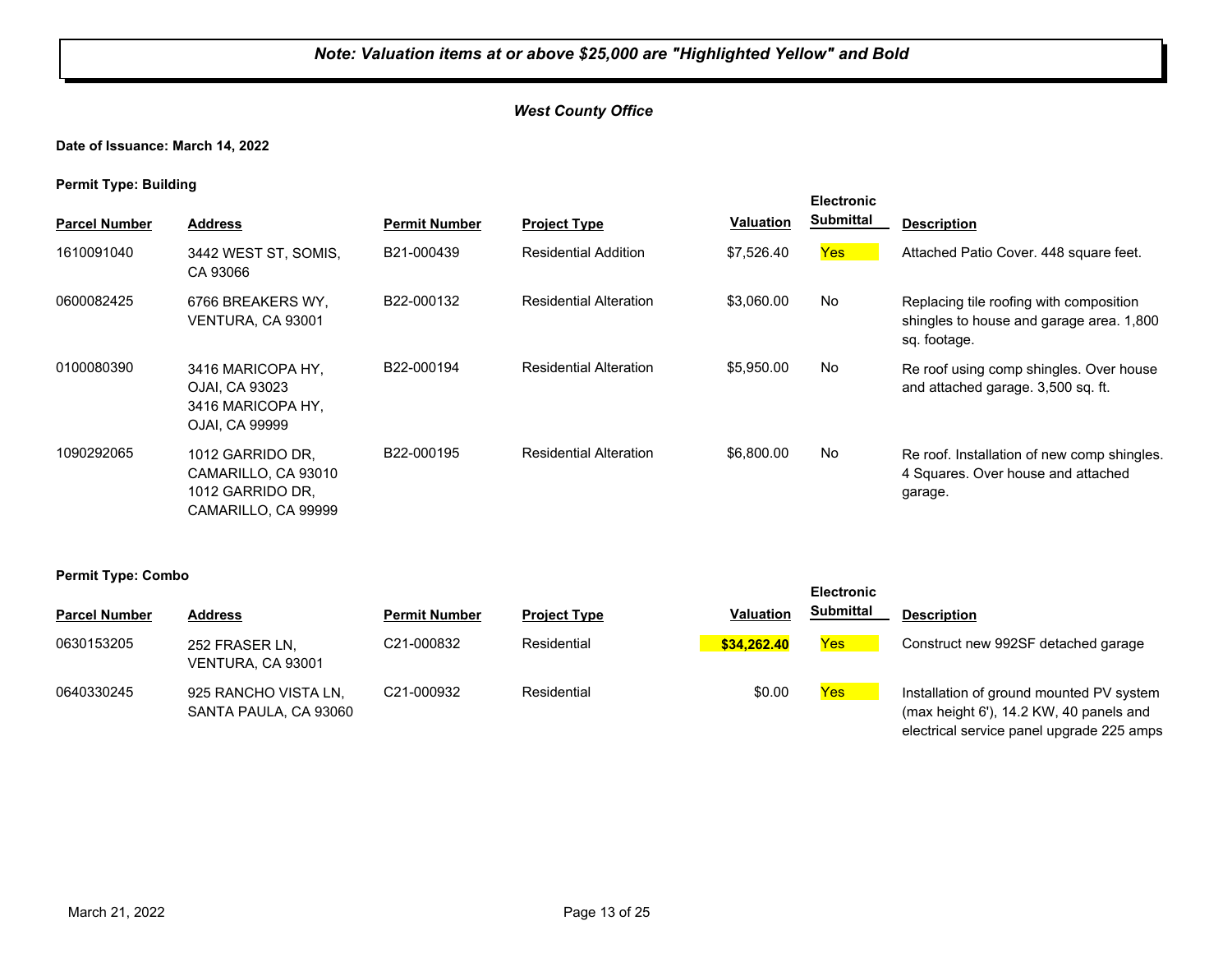#### *West County Office*

**Date of Issuance: March 14, 2022**

**Permit Type: Electrical**

| . .                  |                                           |                      |                     |                  | <b>Electronic</b> |                                                                                                                                                                |
|----------------------|-------------------------------------------|----------------------|---------------------|------------------|-------------------|----------------------------------------------------------------------------------------------------------------------------------------------------------------|
| <b>Parcel Number</b> | <b>Address</b>                            | <b>Permit Number</b> | <b>Project Type</b> | <b>Valuation</b> | <b>Submittal</b>  | <b>Description</b>                                                                                                                                             |
| 1610091040           | 3442 WEST ST, SOMIS,<br>CA 93066          | E21-000974           | Residential         | \$0.00           | No                | electrical only for Attached Patio Cover.<br>448 square feet.                                                                                                  |
| 1440052025           | 726 LEMAR AV, OXNARD,<br>CA 93036         | E21-001104           | Residential         | \$0.00           | No                | Installation of roof mounted PV system,<br>5.25 KW and electrical service panel<br>upgrade, 200 amps<br>*Revised 3/14/22, Relocate electrical<br>service panel |
| 1550091065           | 274 W HIGHLAND DR.<br>CAMARILLO, CA 93010 | E22-000108           | Residential         | \$0.00           | Yes               | Installation of roof mounted PV system,<br>9.6 KW, 24 panels and tesla powerwall                                                                               |
| 0180061265           | 804 RICE RD, OJAI, CA<br>99999            | E22-000148           | Residential         | \$0.00           | No                | Install Roof Mounted Photovoltaic System<br>(6.460 kW/DC)                                                                                                      |
| 1450221025           | 2523 ALVARADO ST.<br>OXNARD, CA 93036     | E22-000163           | Residential         | \$7,140.00       | No                | Main panel upgrade. 200 amp.                                                                                                                                   |
| 1090302375           | 1086 DESEO AV,<br>CAMARILLO, CA 99999     | E22-000170           | Residential         | \$0.00           | No                | Electrical for 10x12 storage shed                                                                                                                              |

#### **Permit Type: Plumbing**

| <b>Parcel Number</b> | Address                                   | <b>Permit Number</b> | <b>Project Type</b> | Valuation | <b>Submittal</b> | <b>Description</b>                                          |
|----------------------|-------------------------------------------|----------------------|---------------------|-----------|------------------|-------------------------------------------------------------|
| 0560230060           | 3945 SACRAMENTO ST.<br>FILLMORE, CA 93015 | P22-000052           | Residential         | \$0.00    | No               | Replace 40 gallon water heater in garage.<br>Like for like. |

**Electronic** 

#### **Date of Issuance: March 15, 2022**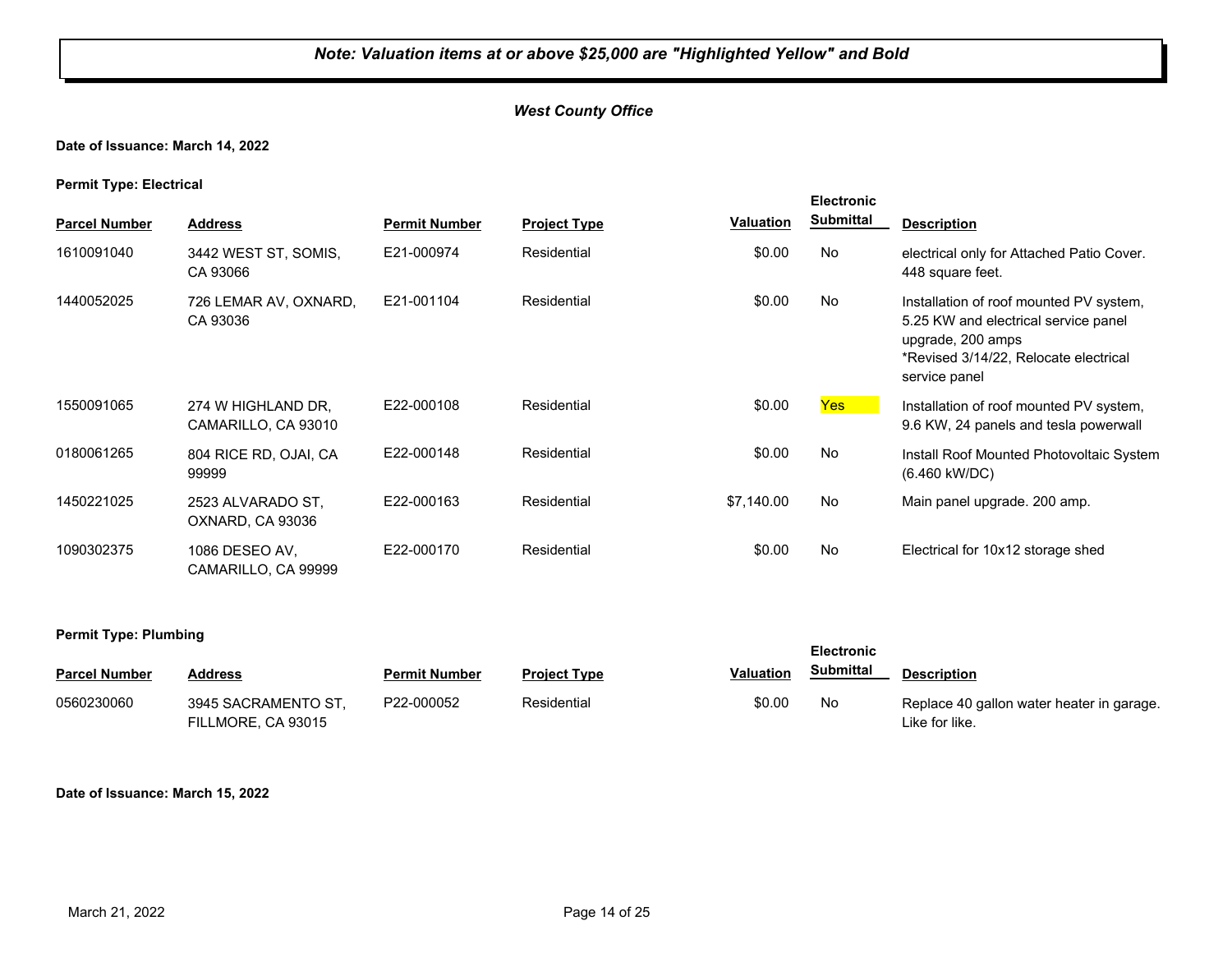#### *West County Office*

**Date of Issuance: March 15, 2022**

| <b>Electronic</b>    |                                          |                      |                               |                  |                  |                                                                                                                                                     |
|----------------------|------------------------------------------|----------------------|-------------------------------|------------------|------------------|-----------------------------------------------------------------------------------------------------------------------------------------------------|
| <b>Parcel Number</b> | <b>Address</b>                           | <b>Permit Number</b> | <b>Project Type</b>           | <b>Valuation</b> | <b>Submittal</b> | <b>Description</b>                                                                                                                                  |
| 0740170070           | 3291 LOMA VISTA ST,<br>VENTURA, CA 93003 | B21-000042           | Commercial                    | \$0.00           | Yes              | VCMC Campus-Replace paving, add<br>accessible parking, signage and revise<br>accessible site paths of travel from<br>parking to existing buildings. |
| 0170033170           | 460 EL CONEJO DR,<br>OJAI. CA 99999      | B22-000201           | <b>Residential Alteration</b> | \$2,720.00       | No.              | Reroof 1600 SF comp shingles                                                                                                                        |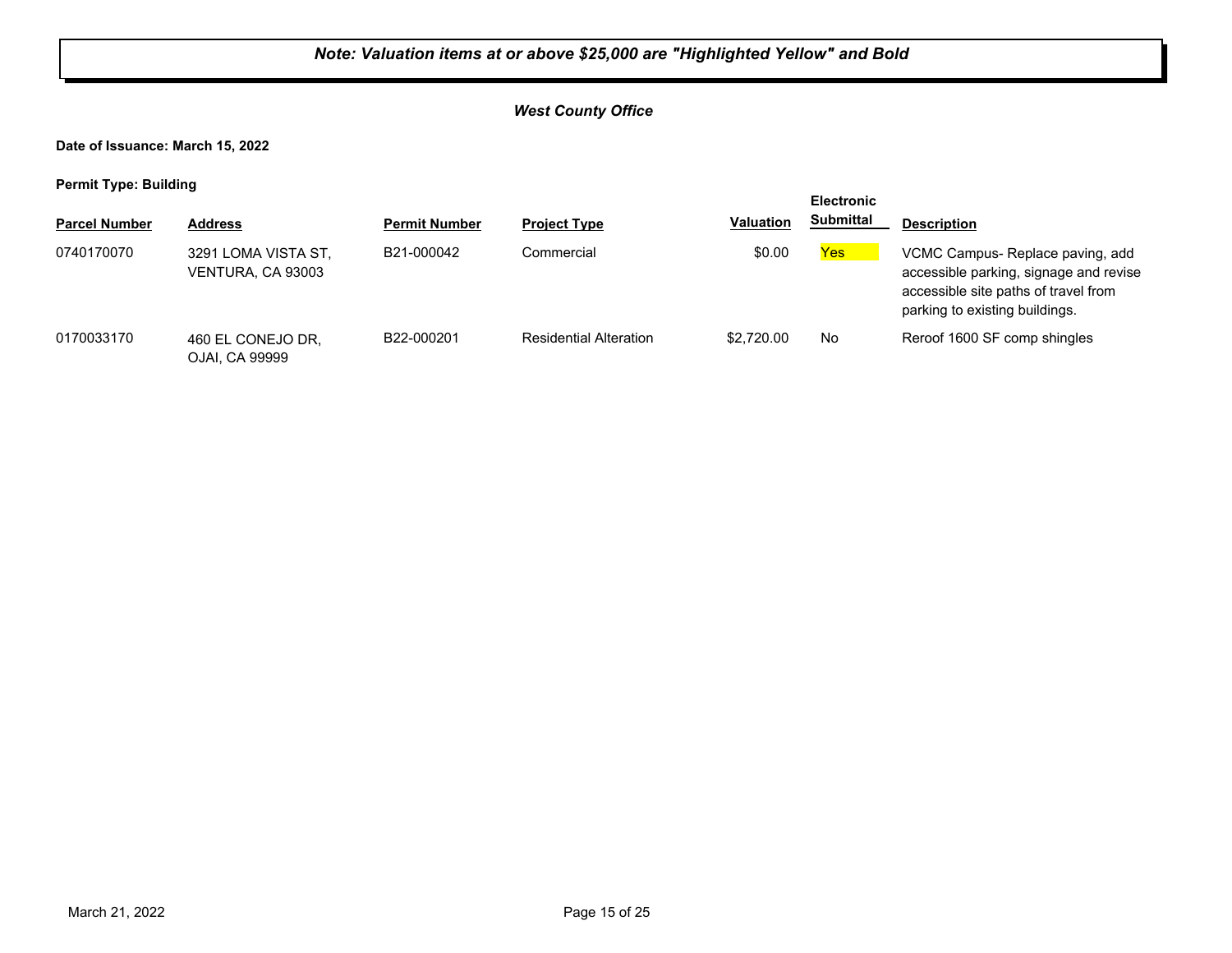#### *West County Office*

**Date of Issuance: March 15, 2022**

|                      |                                           |                      |                     |                  | <b>Electronic</b> |                                                                                                                                                                                                         |
|----------------------|-------------------------------------------|----------------------|---------------------|------------------|-------------------|---------------------------------------------------------------------------------------------------------------------------------------------------------------------------------------------------------|
| <b>Parcel Number</b> | <b>Address</b>                            | <b>Permit Number</b> | <b>Project Type</b> | <b>Valuation</b> | <b>Submittal</b>  | <b>Description</b>                                                                                                                                                                                      |
| 0320174185           | 11256 OAKCREST AV,<br>OJAI, CA 93023      | C21-000731           | Residential         | \$8,316.00       | <b>Yes</b>        | pre-engineered aluminum patio cover<br>$-45x11$                                                                                                                                                         |
| 0600072355           | 6996 BAKERSFIELD AV.<br>VENTURA, CA 93001 | C21-000836           | Residential         | \$18,507.20      | <b>Yes</b>        | 528 sf detached garage                                                                                                                                                                                  |
| 0630171035           | 51 HOLT ST, VENTURA,<br>CA 93001          | C21-001337           | Residential         | \$7,874.60       | <b>Yes</b>        | Remodel existing dwelling to consist of<br>replacing bathroom toilet, vanity, shower,<br>replace kitchen sink, stove, general<br>electrical wiring throughout, replace<br>exterior doors and 3 windows. |
| 0290070230           | 4530 HENDRICKSON RD.<br>OJAI, CA 93023    | C21-001339           | Residential         | \$83,408.90      | Yes               | Convert existing 859SF garage into<br>habitable space for new bedroom.                                                                                                                                  |
| 0320061085           | 2291 BURNHAM RD.<br>OJAI, CA 93023        | C22-000034           | PoolSpa             | \$32,815.10      | <b>Yes</b>        | Remove existing fiberglass inground pool<br>and spa. 2. Install new 16'x 40' gunite<br>inground pool and spa in same location.                                                                          |
| 0290110390           | 401 MC ANDREW RD.<br>OJAI, CA 93023       | C22-000047           | Residential         | \$0.00           | <b>Yes</b>        | Install new 4 zone heat pump, replace<br>FAU in closet.                                                                                                                                                 |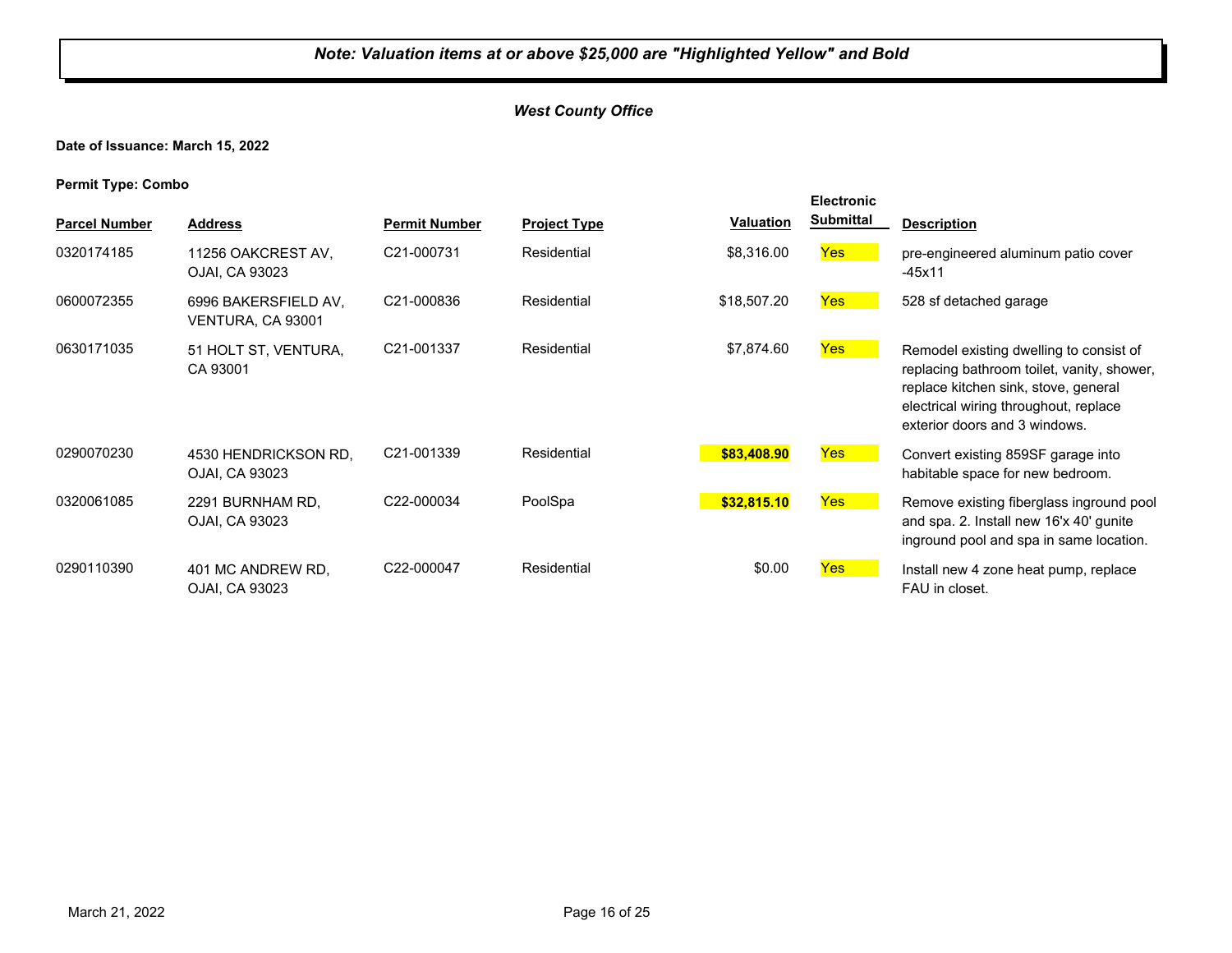#### *West County Office*

#### **Date of Issuance: March 15, 2022**

**Permit Type: Electrical**

|                      |                                                                          |                      |                     |                  | <b>Electronic</b> |                                                                                                                                                                                                                                                                                                                   |
|----------------------|--------------------------------------------------------------------------|----------------------|---------------------|------------------|-------------------|-------------------------------------------------------------------------------------------------------------------------------------------------------------------------------------------------------------------------------------------------------------------------------------------------------------------|
| <b>Parcel Number</b> | <b>Address</b>                                                           | <b>Permit Number</b> | <b>Project Type</b> | <b>Valuation</b> | <b>Submittal</b>  | <b>Description</b>                                                                                                                                                                                                                                                                                                |
| 0140060500           | 2777 LADERA RD, OJAI,<br>CA 93023                                        | E21-000315           | AG                  | \$0.00           | <b>Yes</b>        | Install 3.9 kW roof mounted solar PV<br>system on AG barn. System includes a<br>10 kW battery and 20 kW natural gas<br>generator. This system is stand alone and<br>does not have a connection to the electric<br>utility. The barn is permitted for storage<br>only and is not intended for human<br>habitation. |
| 0320041085           | 2068 LOS ENCINOS RD.<br>OJAI, CA 93023                                   | E21-001033           | Residential         | \$0.00           | <b>Yes</b>        | Install roof mounted solar PV system<br>12.96kW on the main residence and the<br>detached garage. Existing 200A main<br>service panel and 125A panel at the<br>garage.                                                                                                                                            |
| 0310094435           | 70 ROCKAWAY RD, OAK<br><b>VIEW, CA 93022</b>                             | E22-000132           | Residential         | \$0.00           | <b>Yes</b>        | Temp power pole, 100 amps                                                                                                                                                                                                                                                                                         |
| 2060315060           | 318 CAHUENGA DR,<br>OXNARD, CA 99999                                     | E22-000149           | Residential         | \$0.00           | <b>Yes</b>        | Install Roof Mounted 10 solar modules<br>(3.65 kW) utilizing 1 central string inverter                                                                                                                                                                                                                            |
| 2060232255           | 3308 OCEAN DR,<br>OXNARD, CA 93035<br>3308 OCEAN DR,<br>OXNARD, CA 99999 | E22-000174           | Residential         | \$0.00           | No                | replace main panel 125 amps. side of<br>house                                                                                                                                                                                                                                                                     |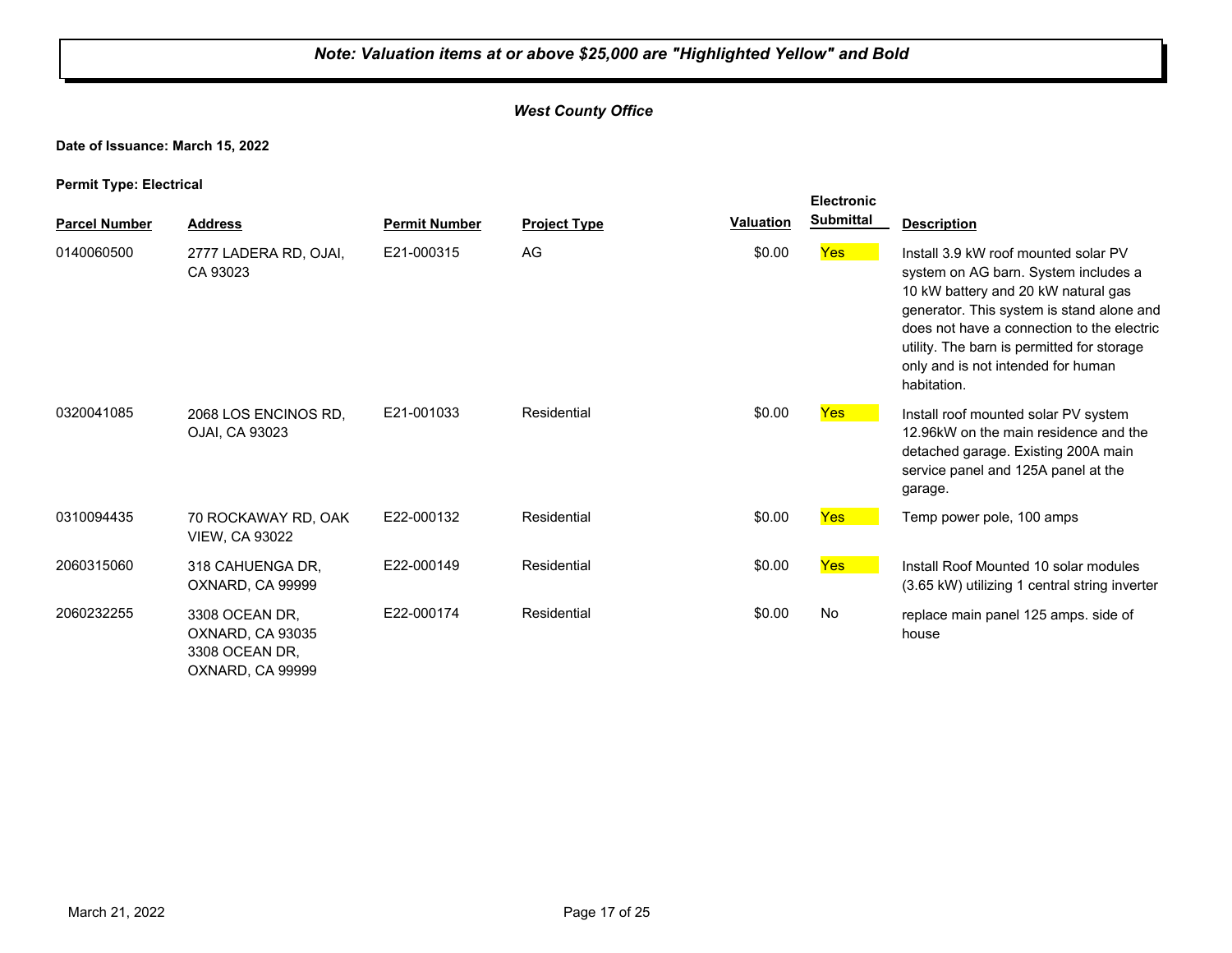#### *West County Office*

#### **Date of Issuance: March 15, 2022**

**Permit Type: Plumbing**

| . .                  |                                             |                      |                     |                  | <b>Electronic</b> |                                                               |
|----------------------|---------------------------------------------|----------------------|---------------------|------------------|-------------------|---------------------------------------------------------------|
| <b>Parcel Number</b> | <b>Address</b>                              | <b>Permit Number</b> | <b>Project Type</b> | <b>Valuation</b> | <b>Submittal</b>  | <b>Description</b>                                            |
| 0610024100           | 42 BUNDREN ST, OAK<br><b>VIEW, CA 93022</b> | P22-000053           | Residential         | \$0.00           | No                | Replace 50 gallon gas water heater. Like<br>for like.         |
| 1490051080           | 2635 EUCALYPTUS DR.<br>OXNARD, CA 93036     | P22-000062           | Residential         | \$0.00           | No                | Replace existing gas line from the gas<br>meter to the house. |

#### **Date of Issuance: March 16, 2022**

|                      |                                             |                      |                               |                  | <b>Electronic</b> |                                                                                  |
|----------------------|---------------------------------------------|----------------------|-------------------------------|------------------|-------------------|----------------------------------------------------------------------------------|
| <b>Parcel Number</b> | <b>Address</b>                              | <b>Permit Number</b> | <b>Project Type</b>           | <b>Valuation</b> | Submittal         | <b>Description</b>                                                               |
| 1520030075           | 129 LA CRESCENTA DR,<br>CAMARILLO, CA 93010 | B22-000170           | <b>Residential Accessory</b>  | \$2,640.00       | <b>Yes</b>        | New 25LFretaining wall (max height 4') -<br>left side of pool raised bond beam.  |
|                      |                                             |                      |                               |                  |                   | Ref. C20-000072                                                                  |
| 0430040335           | 1602 N GRAND AV.<br>FILLMORE, CA 99999      | B22-000203           | Demo                          | \$0.00           | No                | PARTIAL POOL DEMO AND BACKFILL                                                   |
| 1090262115           | 684 GRADA AV,<br>CAMARILLO, CA 99999        | B22-000208           | <b>Residential Alteration</b> | \$8,160.00       | No                | reroof of sfd remove existing roofing and<br>install new asphalt shingles 4800sf |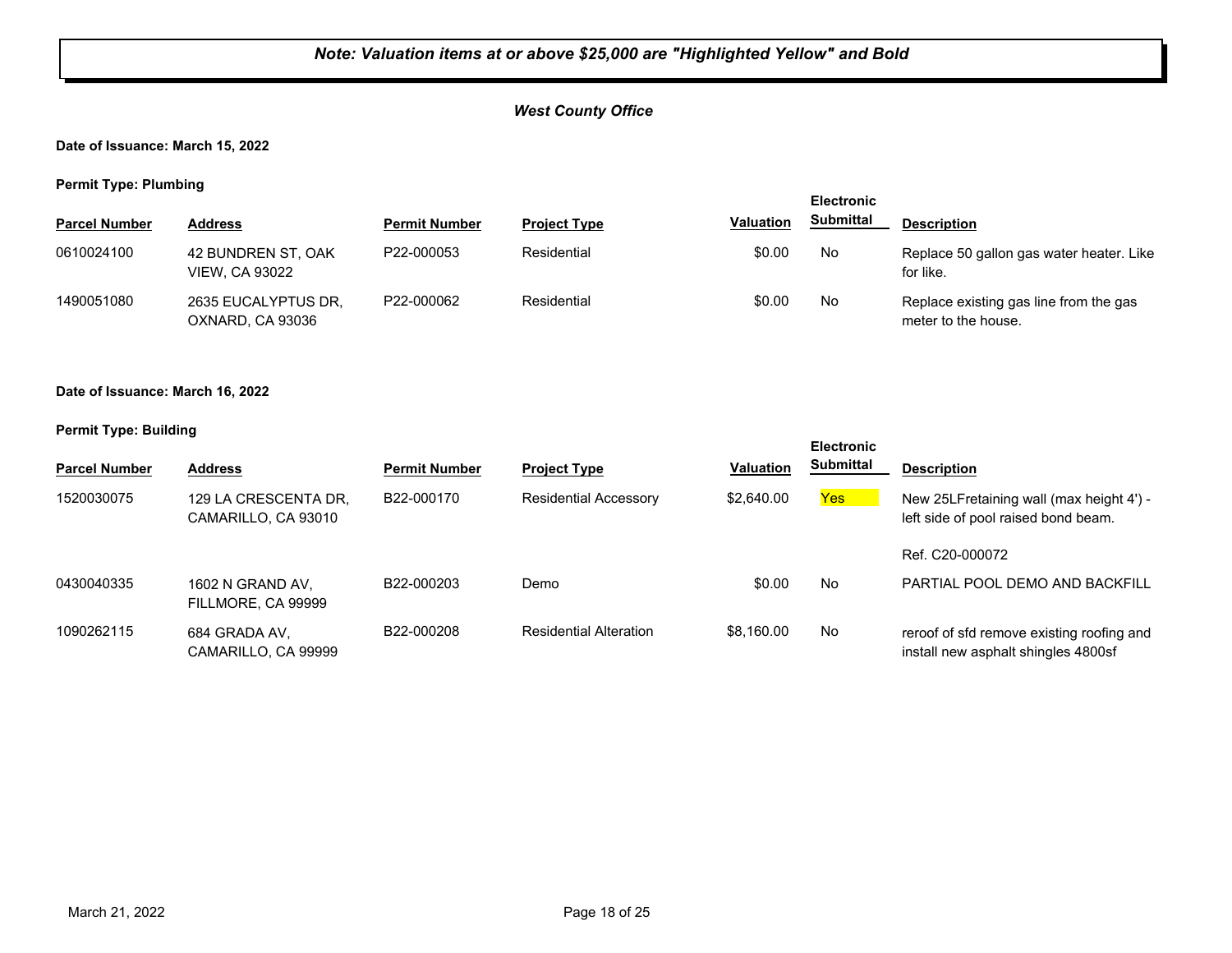#### *West County Office*

#### **Date of Issuance: March 16, 2022**

**Permit Type: Combo**

| . .                  |                                                                                    |                         |                     |                  | <b>Electronic</b> |                                                                                                                                       |
|----------------------|------------------------------------------------------------------------------------|-------------------------|---------------------|------------------|-------------------|---------------------------------------------------------------------------------------------------------------------------------------|
| <b>Parcel Number</b> | <b>Address</b>                                                                     | <b>Permit Number</b>    | <b>Project Type</b> | <b>Valuation</b> | Submittal         | <b>Description</b>                                                                                                                    |
| 1530112155           | 1007 WAYSIDE CR.<br>CAMARILLO, CA 93010<br>1009 WAYSIDE CR.<br>CAMARILLO, CA 93010 | C <sub>20</sub> -000728 | <b>NSFR</b>         | \$97.428.20      | <b>Yes</b>        | Convert an existing 612SF detached<br>workshop into an ADU and add 266SF<br>livable space. Construct 180SF attached<br>covered porch. |
| 7000260055           | 11824 ELLICE ST.<br>MALIBU, CA 90265                                               | C22-000227              | PoolSpa             | \$32,815.10      | <b>Yes</b>        | new in ground pool                                                                                                                    |
| 1450162220           | 2836 BALBOA ST.<br>OXNARD, CA 99999                                                | C22-000250              | Residential         | \$0.00           | No                | Replace FAU and add new 4 ton AC and<br>indoor coil.                                                                                  |

#### **Permit Type: Electrical**

| <b>Electronic</b>    |                                          |                      |                     |                  |           |                                                                                                                                                                                                                                                    |
|----------------------|------------------------------------------|----------------------|---------------------|------------------|-----------|----------------------------------------------------------------------------------------------------------------------------------------------------------------------------------------------------------------------------------------------------|
| <b>Parcel Number</b> | <b>Address</b>                           | <b>Permit Number</b> | <b>Project Type</b> | <b>Valuation</b> | Submittal | <b>Description</b>                                                                                                                                                                                                                                 |
| 0080230145           | 8550 OCEAN VIEW RD.<br>VENTURA, CA 93001 | E22-000053           | Residential         | \$0.00           | Yes       | new 14.4kw roof mounted solar with (36)<br>solaria power xt-400r-pm and (36)<br>enphase iq8a. system will also include (1)<br>enphase enpower smart switch and (2)<br>enphase iq load controller. with a main<br>service panel upgrade to 225 amps |
| 0170132090           | 575 W EL ROBLAR DR.<br>OJAI, CA 99999    | F22-000179           | Commercial          | \$0.00           | No        | Remove and installation of 8 light fixtures -<br>Refer to CV20-0275 - Site Verify removal<br>of conduit and wiring                                                                                                                                 |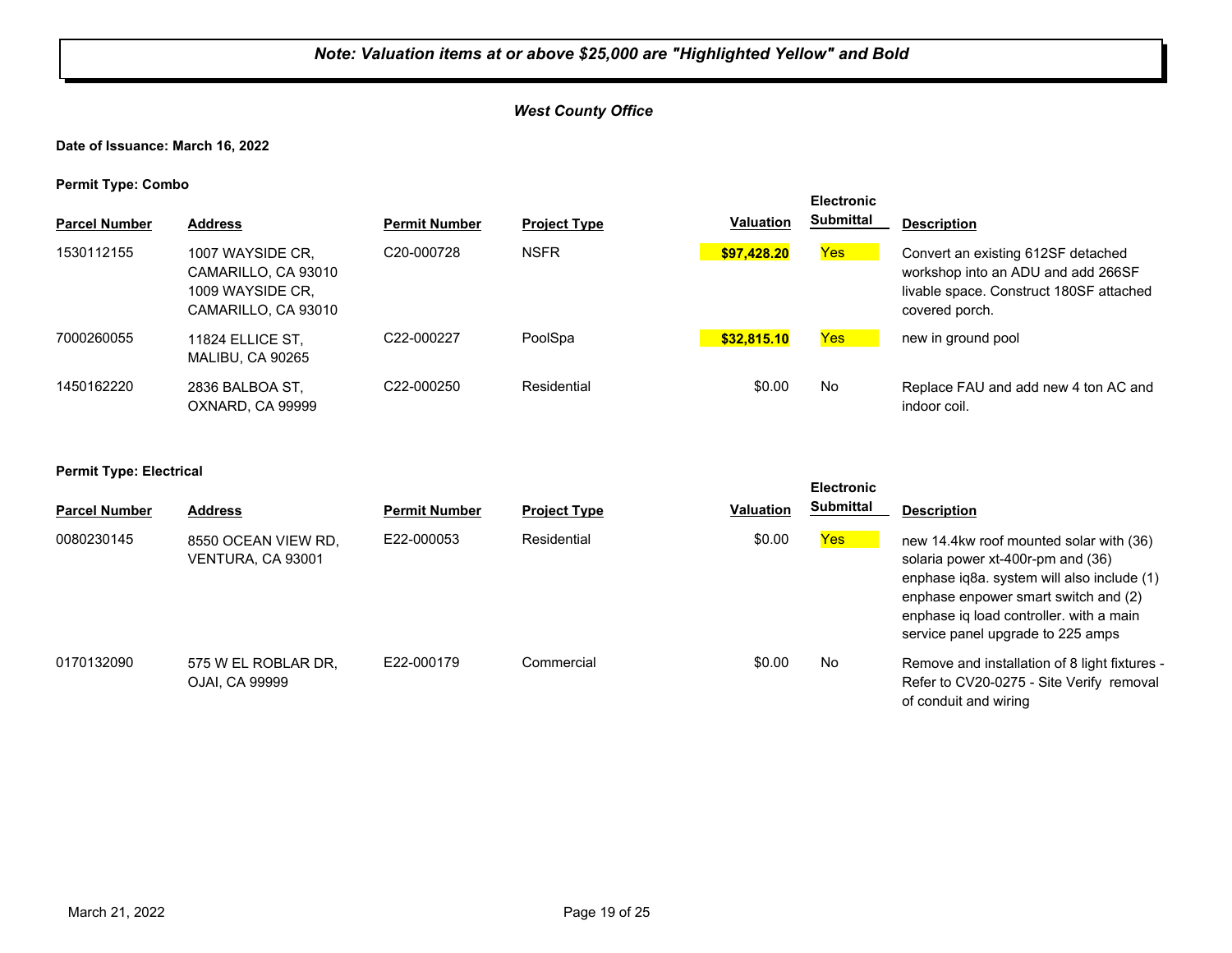#### *West County Office*

**Date of Issuance: March 16, 2022**

**Permit Type: Mechanical**

| <b>Parcel Number</b> | Address                             | <b>Permit Number</b> | <b>Project Type</b> | <b>Valuation</b> | <b>Submittal</b> | <b>Description</b>                    |
|----------------------|-------------------------------------|----------------------|---------------------|------------------|------------------|---------------------------------------|
| 0170051010           | 202 N LA LUNA AV, OJAI,<br>CA 99999 | M22-000066           | Residential         | \$0.00           | No               | New wood burning stove in living area |

**Date of Issuance: March 17, 2022**

|                      |                                              |                      |                               |                  | <b>Electronic</b> |                                                                                                                                  |
|----------------------|----------------------------------------------|----------------------|-------------------------------|------------------|-------------------|----------------------------------------------------------------------------------------------------------------------------------|
| <b>Parcel Number</b> | <b>Address</b>                               | <b>Permit Number</b> | <b>Project Type</b>           | <b>Valuation</b> | <b>Submittal</b>  | <b>Description</b>                                                                                                               |
| 1580052045           | 291 GARDENIA AV.<br>CAMARILLO, CA 93010      | B21-001044           | <b>Residential Alteration</b> | \$5.594.40       | No.               | Replace 6 windows and 1 sliding door<br>*Revised to replace (1) additional sliding<br>door                                       |
| 1100280070           | 6020 N HEATHERTON DR.<br>CAMARILLO, CA 99999 | B22-000198           | <b>Residential Alteration</b> | \$12,571.00      | <b>No</b>         | retrofit 22 fibrex windows like for like. (13)<br>bedroom, 2 living rm, 2 dining rm, 3<br>office/closet)<br>Fibrex bedroom door. |
| 0340191065           | 10527 N ALMOND AV,<br>OJAI. CA 99999         | B22-000209           | <b>Residential Alteration</b> | \$4,080,00       | Yes               | Remove and Reroof 2,400 sq. ft. of comp<br>shingles                                                                              |
| 0180061405           | 830 RICE RD, OJAI, CA<br>99999               | B22-000210           | <b>Residential Alteration</b> | \$2,550.00       | No.               | Reroof 1,500SF comp shingles to existing<br>detached garage.                                                                     |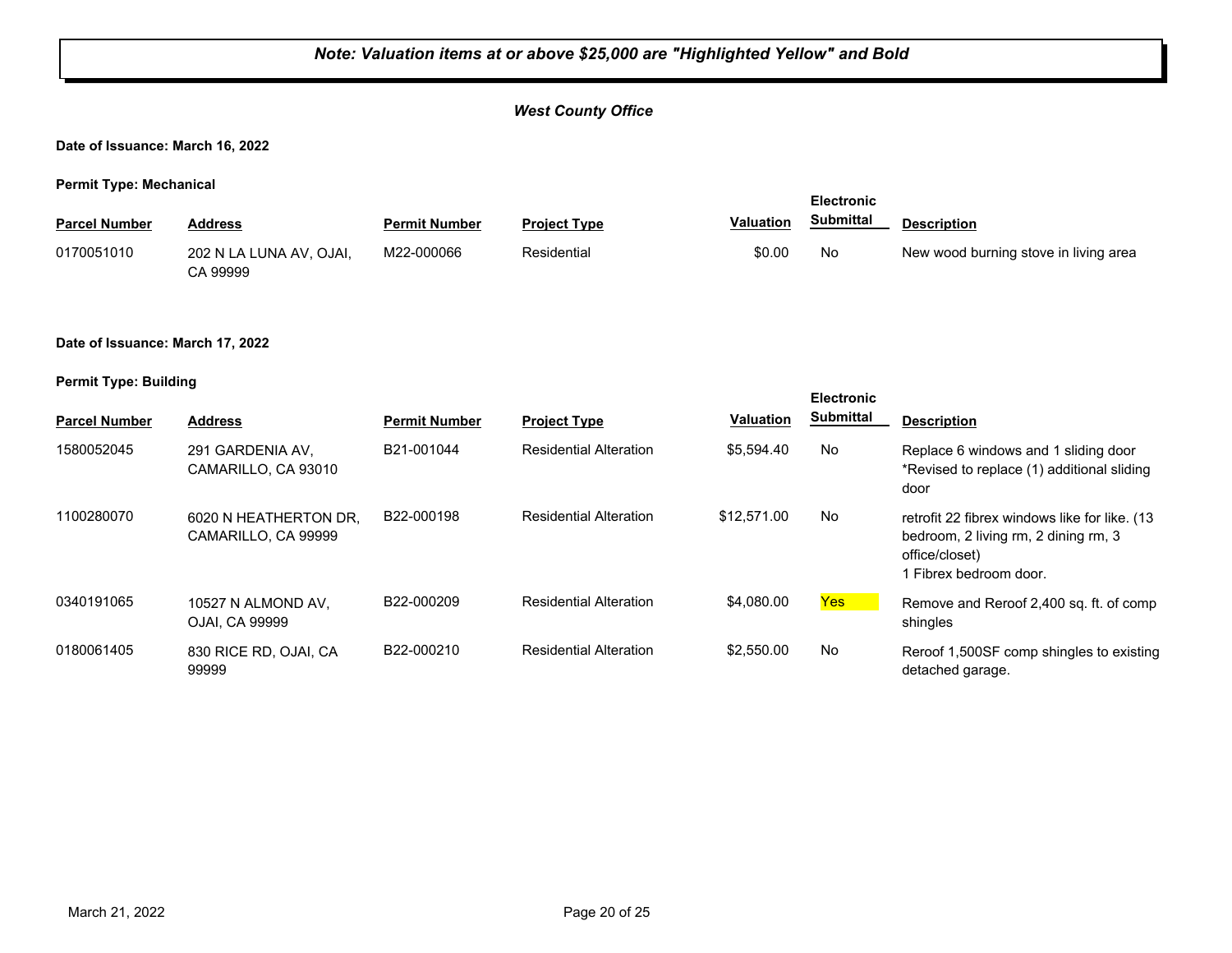#### *West County Office*

**Date of Issuance: March 17, 2022**

| <b>Parcel Number</b> | <b>Address</b>                                                                                                                                                                                                                                                             | <b>Permit Number</b> | <b>Project Type</b> | <b>Valuation</b> | <b>Electronic</b><br><b>Submittal</b> | <b>Description</b>                                                                                                                                                                                                           |
|----------------------|----------------------------------------------------------------------------------------------------------------------------------------------------------------------------------------------------------------------------------------------------------------------------|----------------------|---------------------|------------------|---------------------------------------|------------------------------------------------------------------------------------------------------------------------------------------------------------------------------------------------------------------------------|
| 2300030225           | 111 LAS POSAS RD,<br>CAMARILLO, CA 93010<br>111 LAS POSAS RD EM,<br>CAMARILLO, CA 93010<br>113 LAS POSAS RD,<br>CAMARILLO, CA 93010<br>113 LAS POSAS RD EM,<br>CAMARILLO, CA 93010<br>115 LAS POSAS RD,<br>CAMARILLO, CA 93010<br>117 LAS POSAS RD,<br>CAMARILLO, CA 93010 | C20-000359           | Commercial          | \$4,883,723.00   | Yes                                   | Camarillo Airport Hanger- project consist<br>of a 50,700SF and a 50,400SF single<br>story metal building systems hangars with<br>adjacent 20,830SF metal building offices.                                                   |
| 1470023100           | 4834 PERRY WY.<br>OXNARD, CA 93036                                                                                                                                                                                                                                         | C21-000881           | Residential         | \$54,865.80      | Yes                                   | Construction of a new 356SF addition.<br>Addition consist of adding a new bedroom,<br>bathroom and closet.                                                                                                                   |
| 0560112020           | 551 TEMESCAL ST,<br>FILLMORE, CA 93015<br>553 TEMESCAL ST,<br>FILLMORE, CA 93015                                                                                                                                                                                           | C21-000974           | <b>NSFR</b>         | \$62,144.00      | Yes                                   | ATF- convert existing workshop into an<br>ADU (640SF) Demolition of unpermitted<br>conversion/enclosure of carport, return to<br>its original permitted 276SF attached<br>carport.                                           |
| 0310171410           | 133 SUNSET ST, OAK<br><b>VIEW, CA 93022</b>                                                                                                                                                                                                                                | C21-001042           | PoolSpa             | \$32,815.10      | Yes                                   | Install new fiberglass pool & pool<br>equipment                                                                                                                                                                              |
| 0330320085           | 35 ALTO DR, OAK VIEW,<br>CA 93022                                                                                                                                                                                                                                          | C21-001387           | PoolSpa             | \$32,815.10      | Yes                                   | Construction of a new pool and spa using<br>the county standard plan #6-2019, new<br>gas lines for fire pit and BBQ. Pool plans<br>include detail #501 for free standing wall<br>and detail #845 for L-shape retaining wall. |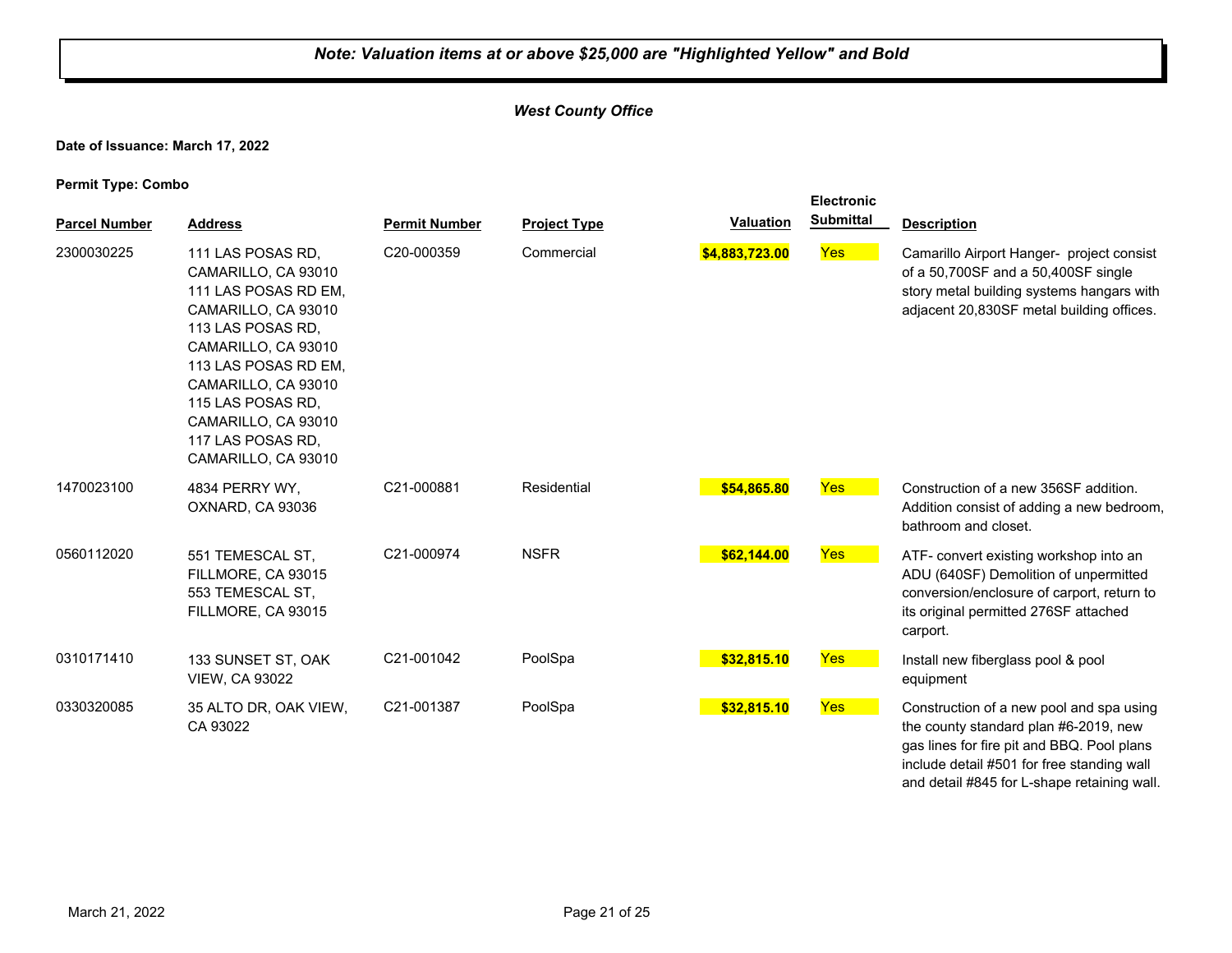#### *West County Office*

#### **Date of Issuance: March 17, 2022**

**Permit Type: Electrical**

| . .                  |                                           |                      |                     |           | <b>Electronic</b> |                                                                                                                                                                                  |
|----------------------|-------------------------------------------|----------------------|---------------------|-----------|-------------------|----------------------------------------------------------------------------------------------------------------------------------------------------------------------------------|
| <b>Parcel Number</b> | <b>Address</b>                            | <b>Permit Number</b> | <b>Project Type</b> | Valuation | <b>Submittal</b>  | <b>Description</b>                                                                                                                                                               |
| 1630020585           | 7100 WORTH WY,<br>CAMARILLO, CA 93012     | E22-000007           | Residential         | \$0.00    | Yes               | Installation of 2-Tesla Powerwall 2 BESS<br>to existing 17.75 kW solar PV system.<br>Reduce main breaker rating to 350A.<br>Backup loads located in existing 200A<br>panelboard. |
| 0040052290           | 17507 BIRCH TL, FRAZIER<br>PARK, CA 93225 | E22-000182           | Residential         | \$0.00    | No                | 22 ROOF MOUNTED PV MODULES, 1<br>INVERTER 8.800 KWS, 200 AMP<br><b>SERVICE PANEL</b>                                                                                             |

## **Permit Type: Plumbing**

| . .                  |                                       |                      |                     |           | <b>Electronic</b> |                                                                                                                              |
|----------------------|---------------------------------------|----------------------|---------------------|-----------|-------------------|------------------------------------------------------------------------------------------------------------------------------|
| <b>Parcel Number</b> | <b>Address</b>                        | <b>Permit Number</b> | <b>Project Type</b> | Valuation | <b>Submittal</b>  | <b>Description</b>                                                                                                           |
| 1560180485           | 2789 SOMIS RD, SOMIS,<br>СA           | P22-000041           | Residential         | \$0.00    | No.               | Placement of underground sewer lines<br>from apartment building to the WWTP lift<br>station                                  |
| 1530032075           | 611 E LOOP DR,<br>CAMARILLO, CA 99999 | P22-000069           | Residential         | \$0.00    | No                | replace gas line in the same location                                                                                        |
| 1100120035           | 4031 PRICE RD, SOMIS,<br>CA 93066     | P22-000070           | Residential         | \$0.00    | No                | Re-drain bathroom in existing location,<br>replace 60' of sewer to septic tank in<br>existing location. No work on street or |

sidewalk.

#### **Date of Issuance: March 18, 2022**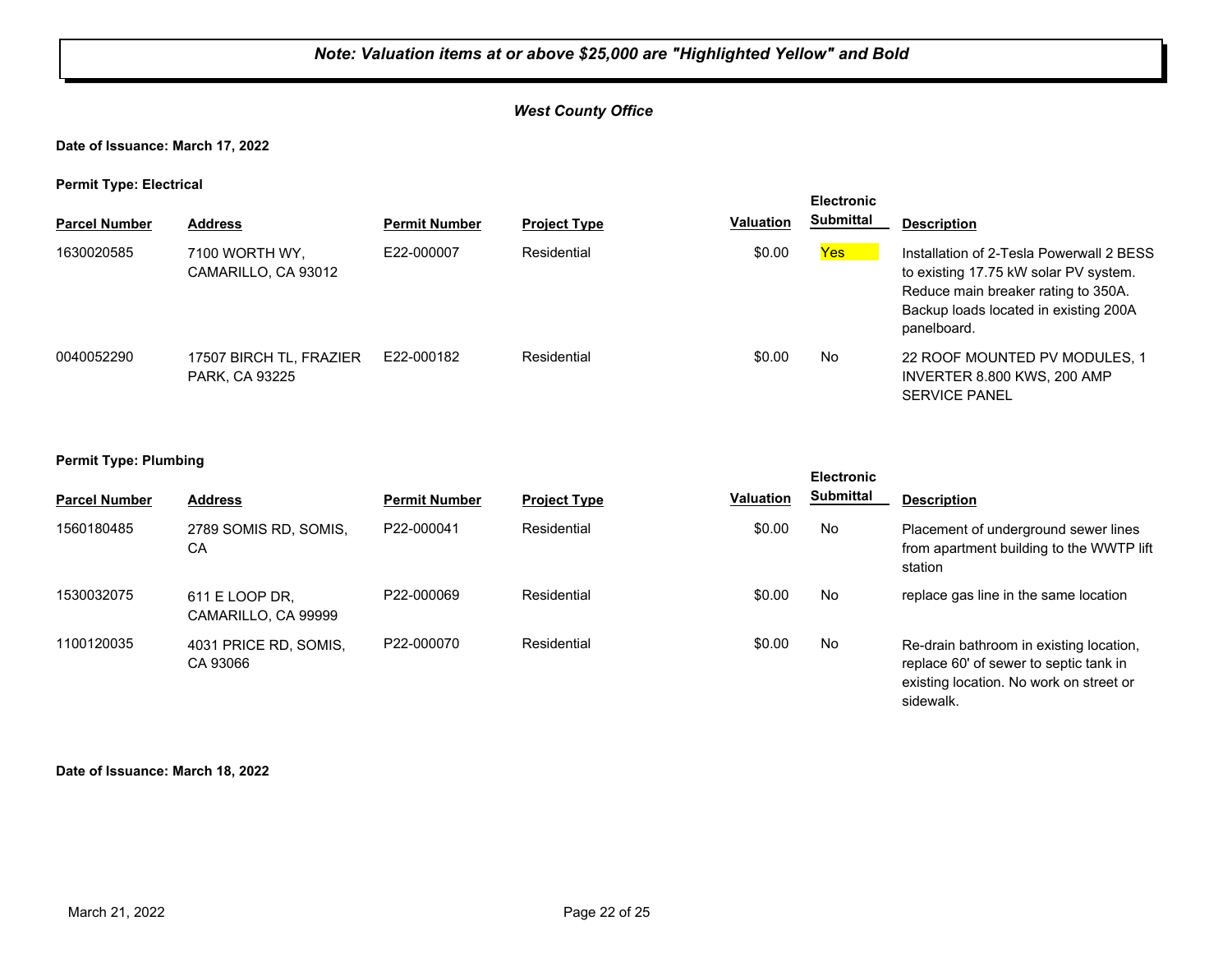#### *Note: Valuation items at or above \$25,000 are "Highlighted Yellow" and Bold West County Office* **Date of Issuance: March 18, 2022 Permit Type: Building Parcel Number Address <b>Permit Number Project Type Valuation Submittal** Description **Electronic Submittal** 1510021055 576 ANACAPA DR, B21-001030 Demo \$0.00 <mark>Yes</mark> CAMARILLO, CA 93010 B21-001030 Demo **Demo** \$0.00 **Yes** Demolition of above ground pool, Converted carport #1 is to be returned to it's original use as a carport- 30 Day permit - Refer to CV17-0021 & CV07-000519 **Permit Type: Combo Parcel Number Address <b>Permit Number Project Type Valuation Submittal Description Electronic Submittal** 0330380075 2089 VALLEY MEADOW C22-000075 Residential <mark> \$43,681.50</mark> <mark>Yes</mark> DR, OAK VIEW, CA 93022 C22-000075 Residential **\$43,681.50** 1,019 sq. ft. Interior Remodel to existing kitchen and Master Bedroom, to include change to ceiling height, new fireplace, new windows, new sliding glass doors, new exterior door, **Permit Type: Electrical Parcel Number Address Permit Number Project Type Valuation Description Electronic Submittal** 0600340075 3108 SOLIMAR BEACH E22-000099 Residential \$0.00 <mark>Yes</mark> DR, VENTURA, CA 93001 E22-000099 Residential **Residential** \$0.00 **Yes** Installation of roof mounted PV system, 4.86 KW, 12 panels and (2) battery back ups 0180121220 1167 EL CENTRO ST, E22-000104 Residential \$0.00 No OJAI, CA 93023 E22-000104 Residential **Residential 50.00** No Electrical service panel upgrade, 400 amps 1510011365 934 MISSION TR, E22-000186 Residential \$0.00 No CAMARILLO, CA 93010 E22-000186 Residential **Residential SO.00** No Electrical service panel upgrade, 200 amps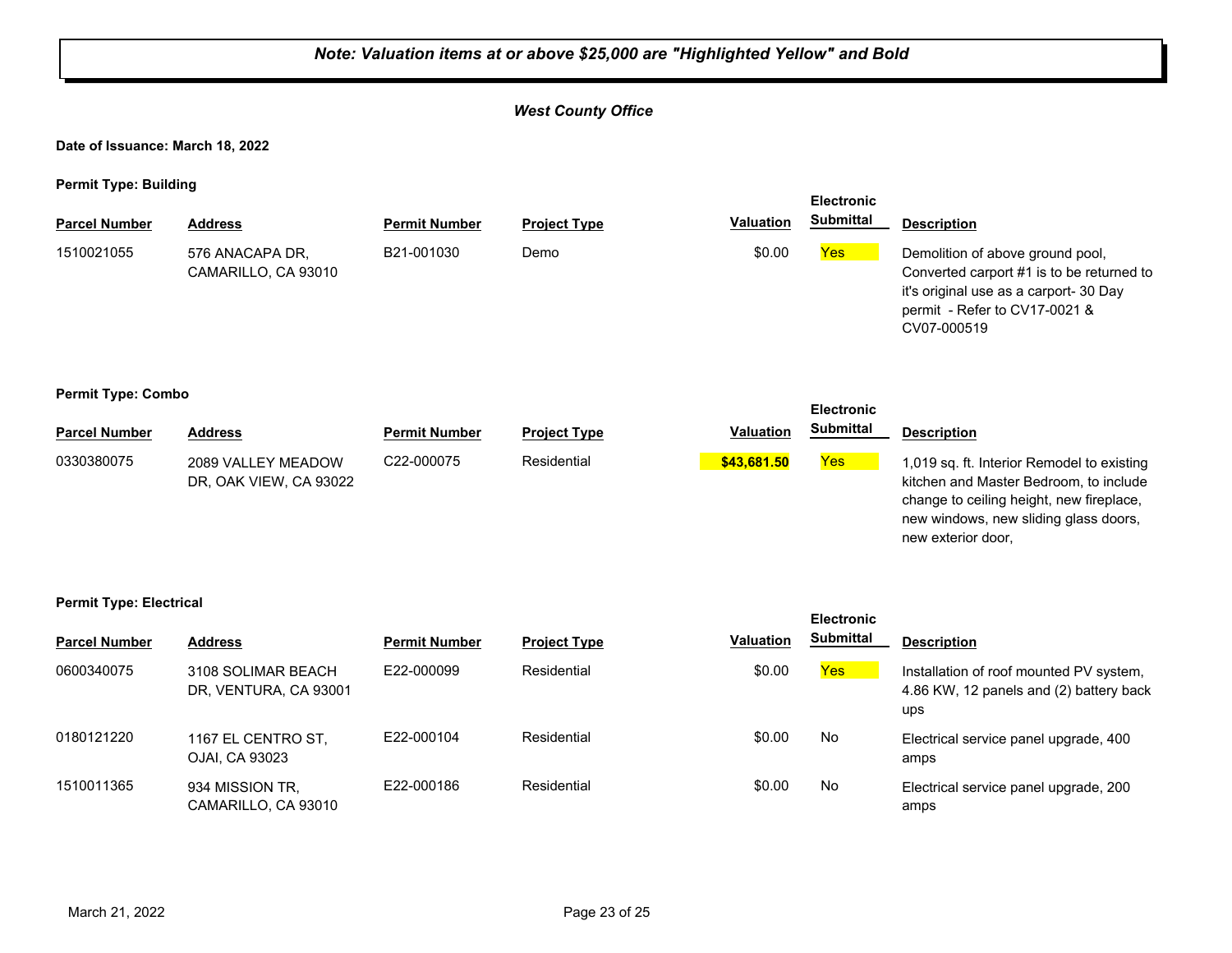**West County Office Valuation Subtotal: \$5,494,263.80**

**Total Unincorporated Weekly Valuation: \$7,663,298.85**